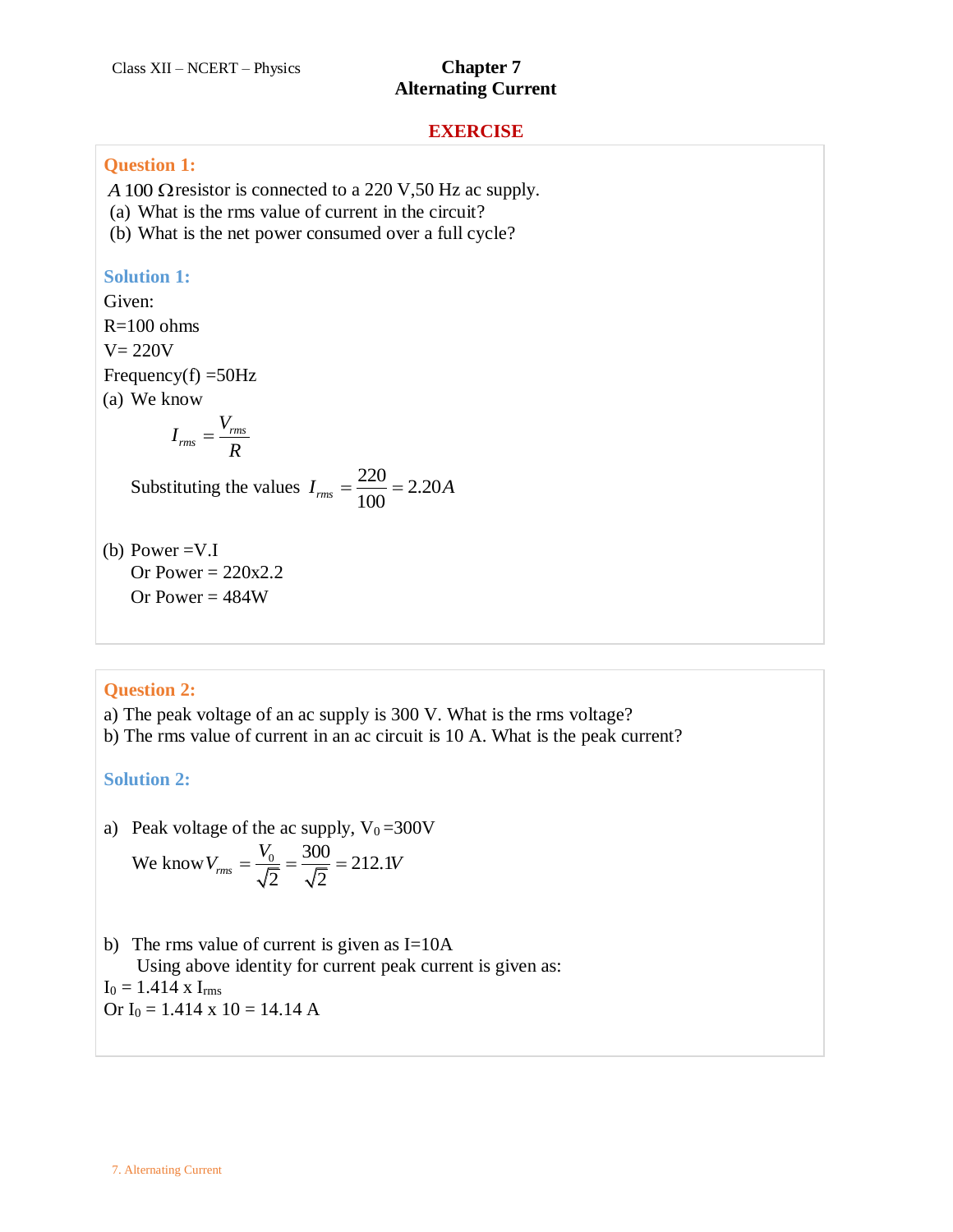# **Question 3:**

A 44 mH inductor is connected to 220 V, 50 Hz ac supply. Determine the rms value of the current in the circuit.

**Solution 3:**

Given:  $L = 44$  mH= $44 \times 10^{-3}$ HV = 220 V Frequency(f) =  $50$  Hz Angular frequency,  $\omega = 2\pi f$ Inductive reactance,  $X_L = \omega L = 2\pi fL$  $I_{rms}$  is given by = *L V X* Determining inductive reactance  $X_L = 2 \times 3.14 \times 50 \times 44 \times 10^{-3} \Omega$  $X_L = 13.82$  ohms Therefore  $220$ 

$$
I_{rms} = 220 / 13.82 \frac{220}{13.82}
$$
   
Or  $I_{rms} = 15.92$  A

### **Question 4:**

A 60  $\mu$ F capacitor is connected to a 110 V, 60 Hz ac supply. Determine the rms value of the current in the circuit.

**Solution 4:** Given:  $C = 60$  microfarads  $V = 110$  volts Frequency(f) =  $60$  Hz  $I_{rms}$ *c*  $I_{rms} = \frac{V}{I}$ *X*  $=$ Now,  $X_c = \frac{1}{(2 \times 3.14 \times 60 \times 60 \times 10^{(0)})^{{(-6)}}}$  $X_c = \frac{1}{(2 \times 3.14 \times 60 \times 60 \times 10^{\cdot 2^{(-6)}})}$  $Xc = 44.248$  ohms Hence,  $I_{rms} = \frac{110}{44.248} = 2.488A$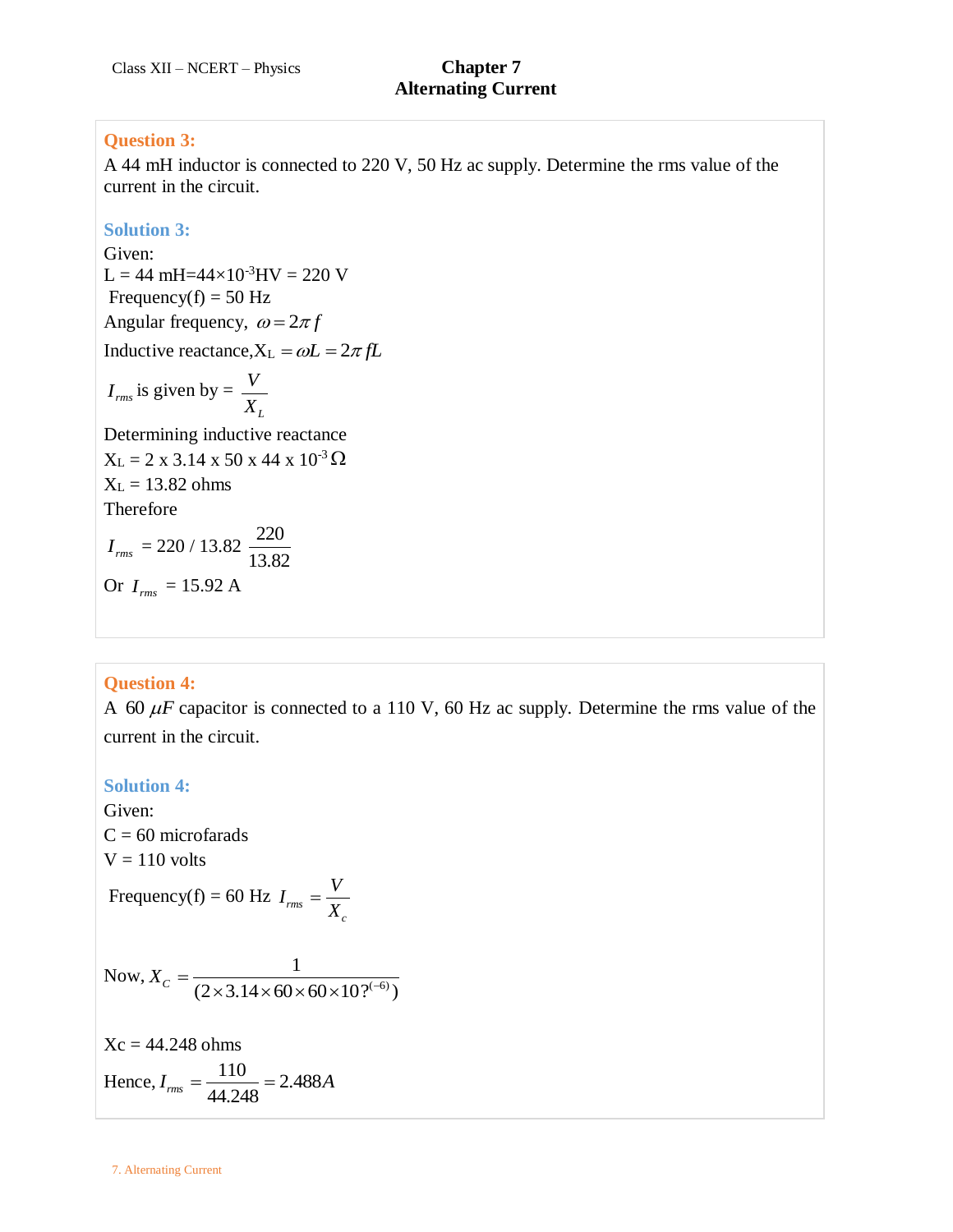#### **Question 5:**

In Exercises 7.3 and 7.4, what is the net power absorbed by each circuit over a complete cycle. Explain your answer.

#### **Solution 5:**

**In the inductive circuit, Rms value of current, I=15.92A Rms value of voltage, V=220V Hence the net power absorbed can be obtained by the relation,**  $P = VI \cos \phi$ Where,

 $\phi$  = Phase difference between V and I

For a pure inductive circuit, the phase difference alternating voltage and current is  $90^0$ i.e.,  $\phi = 90^0$ 

Hence,  $P=0$  i.e., the net power is zero. In the capacitive circuit, rms value of current, I=2.49A rms value of voltage, V=110V

#### **Hence the net power absorbed can be obtained as:**

 $P = VI \cos \phi$ 

For a pure capacitive, the phase difference between alternating voltage and current is  $90^0$ i.e.,  $\phi = 90^0$ 

Hence, P=0, the net power is zero.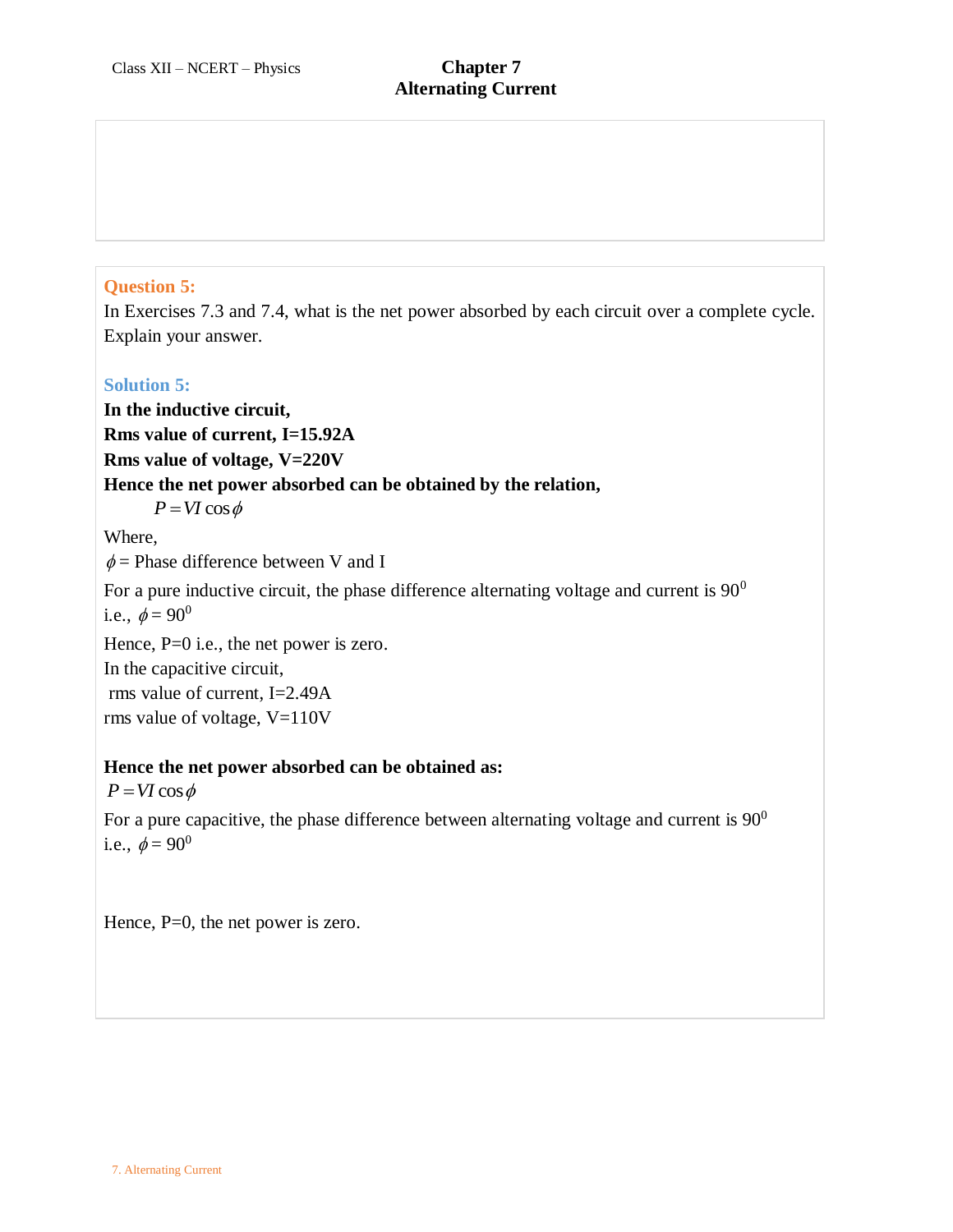### **Question 6:**

Obtain the resonant frequency  $\omega_r$  of a series LCR circuit with  $L = 2.0H$ ,  $C = 32 \mu F$ and  $R = 10 \Omega$ . What is the Q-value of this circuit?

### **Solution 6:**

Given:  $L = 2H$  $C = 32 \,\mu F = 32 \times 10^{-6} F$  $R = 10 \Omega$ Resonant frequency  $\omega_r = \frac{1}{\sqrt{2\pi}}$  $\sqrt{LC}$  $\omega_{r} =$ Substitution yields  $=$   $\frac{1}{\sqrt{2 \times 3 \times 10^{-6}}} = \frac{1}{8 \times 10^{-3}} = 125$  rad /  $\frac{1}{2 \times 32 \times 10^{-6}} = \frac{1}{8 \times 10}$  $r_{\rm L}$ <br> $= \frac{1}{\sqrt{2 \times 32 \times 10^{-6}}} = \frac{1}{8 \times 10^{-3}} = 125$  rad / s  $\frac{1}{\times 32 \times 10^{-6}} = \frac{1}{8 \times 10^{-6}}$ 

Now Q-value = 
$$
\omega_r L / R
$$

$$
Q = \frac{1}{R} \sqrt{\frac{L}{C}}
$$
  
= 
$$
\frac{1}{10} \sqrt{\frac{2}{32 \times 10^{-6}}}
$$
  
= 
$$
\frac{1}{10 \times 4 \times 10^{-3}} = 25
$$
  
Hence, the Q-value is = 25

### **Question 7:**

A charged 30  $\mu$ F capacitor is connected to a 27 mH inductor. What is the angular frequency of free oscillations of the circuit?

### **Solution 7:**

Given:  $C = 30 \mu F = 30 \times 10^{-6} F$  $L = 27$  mH  $27 \times 10^{-3}$ Angular frequency of free oscillations  $\omega$ <sup>r</sup> 1 *LC*  $=$ requency of free oscillations  $\omega_{\rm r} = \frac{1}{\sqrt{LC}}$ <br> $\frac{1}{\sqrt{3 \times 30 \times 10^{-6}}} = \frac{1}{9 \times 10^{-4}} = 1.11 \times 10^{3}$  rad /  $\frac{1}{27 \times 10^{-3} \times 30 \times 10^{-6}} = \frac{1}{9 \times 10}$ requency of the oscinations  $\omega_r = \frac{1}{\sqrt{LC}}$ <br> $\frac{1}{\sqrt{36 \times 10^{-6}}} = \frac{1}{9 \times 10^{-4}} = 1.11 \times 10^{3}$  rad / s  $\frac{1}{\times 10^{-3} \times 30 \times 10^{-6}} = \frac{1}{9 \times 10^{-6}}$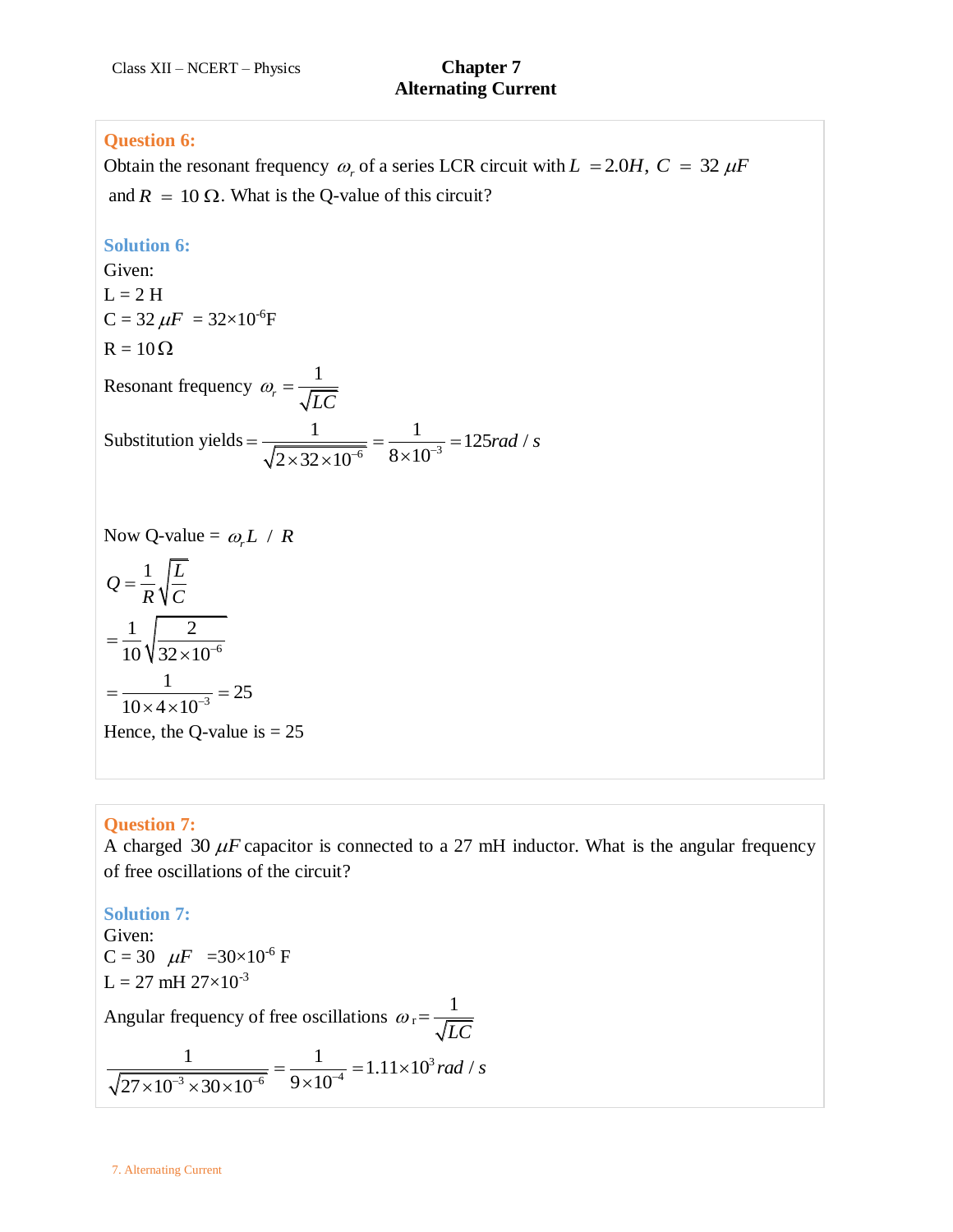Hence, the angular frequency of free oscillations of the circuit is  $= 1.1 \times 10^3 s^{-1}$ 

# **Question 8:**

Suppose the initial charge on the capacitor in Exercise 7.7 is 6 mC.. What is the total energy stored in the circuit initially? What is the total energy at later time?

# **Solution 8:**

Capacitance of the capacitor,  $C=30 \mu F = 30 \times 10^{-6} F$ Inductance of the inductor,  $L=27mh=27\times10^{-3}H$ Charge on the capacitor, $Q=6Mc=6\times10^{-3}C$ 

$$
=E = \frac{1}{2}\frac{Q^2}{C} = \frac{1}{2}\frac{(6\times10^{-3})^2}{30\times10^{-6}}
$$

$$
= \frac{6}{10} = 0.6J
$$

Total energy at a later time will remain the same because energy is shared between the capacitor and the inductor.

### **Question 9:**

A series LCR circuit with  $R = 20 \Omega$ ,  $L = 1.5 H$  and  $C = 35 \mu F$  is connected to a variablefrequency 200 V ac supply. When the frequency of the supply equals the natural frequency of the circuit,what is the average power transferred to the circuit in one complete cycle?

#### **Solution 9:**

Given:  $R = 20 \Omega$  $L = 1.5 H$  $C = 35 \mu F = 30 \times 10^{-6}F$  $V = 200$  volts Impedance of the circuit is given by the relation,

$$
Z = \sqrt{R^2 + (X_L - X_C)^2}
$$

At resonance ,

 $X_l = X_c$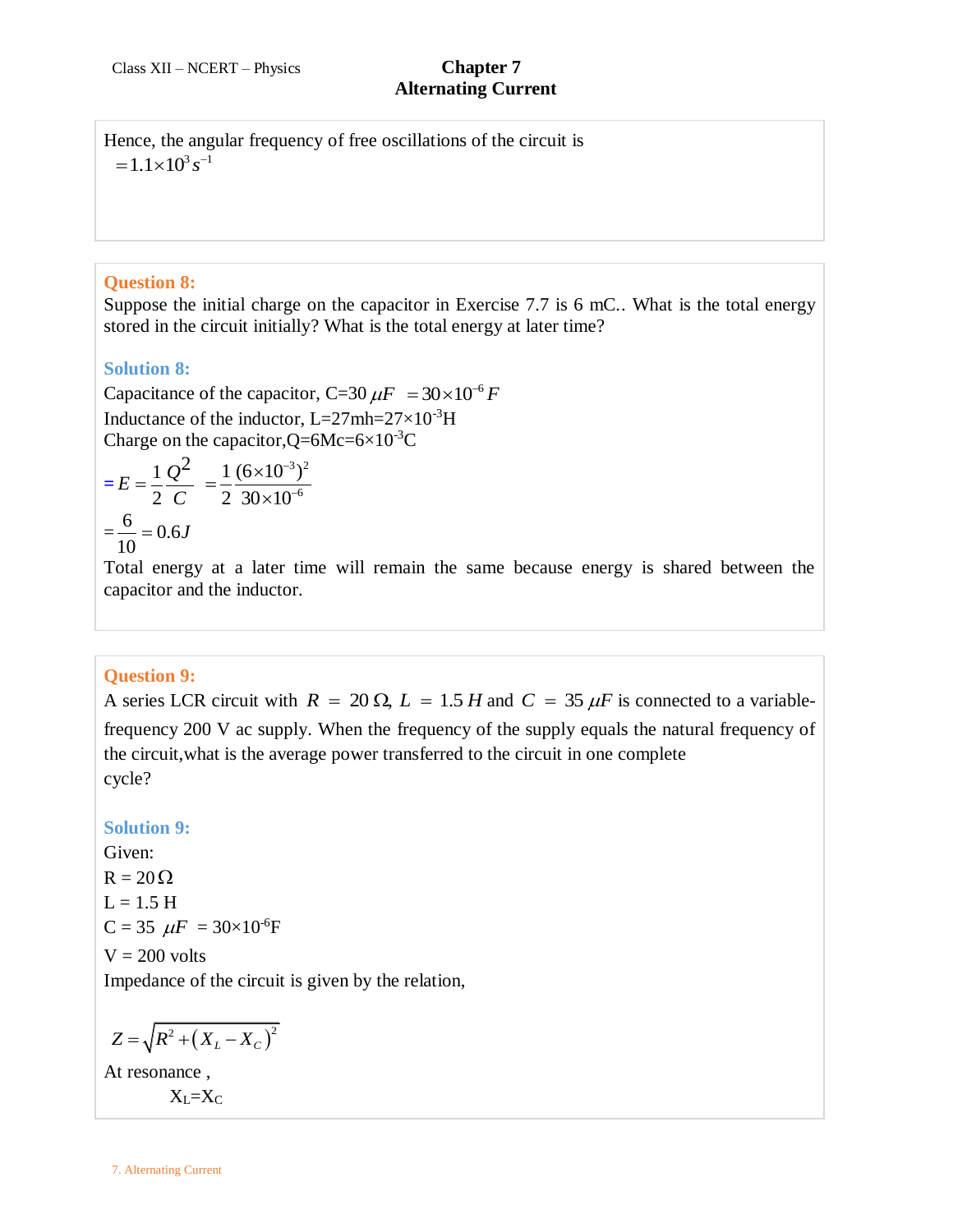$Z = R = 20 \Omega$ So  $I = \frac{V}{I} = \frac{200}{20} = 10$ 20  $I = \frac{V}{7} = \frac{200}{20} = 10A$ *Z*  $=\frac{V}{Z}=\frac{200}{20}$  = 10A Thus,

The average power transferred to the circuit in one complete cycle.

 $P = I^2R$ Or  $P = 10 \times 10 \times 20 = 2000$  W

### **Question 10:**

A radio can tune over the frequency range of a portion of MW broadcast band: (800 kHz to 1200kHz). If its LC circuit has an effective inductance of 200  $\mu$ H, what must be the range of its variable capacitor?

[Hint: For tuning, the natural frequency i.e., the frequency of free oscillations of the LC circuit should be equal to the frequency of the radio wave.]

#### **Solution 10:**

The range of frequency (f) of aradio is 800KHZ to 1200KHZ Effective inductance of circuit L=200  $\mu$ H =200×10<sup>-6</sup>H

Capacitance of variable capacitor for  $f_1$  is given as:

$$
C_{1} = \frac{1}{\omega_{1}^{2} L}
$$
 Where,  $\omega_{1}$  = Angular frequency for capacitor for f<sub>1</sub> =  $2\pi f_{1}$   

$$
2\pi \times 800 \times 10^{3} rad / s
$$

$$
\therefore C_1 = \frac{1}{(2\pi \times 800 \times 10^3)^2 \times 200 \times 10^{-6}}
$$
  
= 1.9809×10<sup>-10</sup>F=198pf  

$$
C_2 = \frac{1}{\omega_2^2 L}
$$

$$
\therefore C_2 = \frac{1}{(2\pi \times 1200 \times 10^3)^2 \times 200 \times 10^{-6}}
$$
  
= 0.8804×10<sup>-10</sup>F = 88pF  
Hence, the range of the variable capacitor is from 88.04 pF to 198.1 Pf.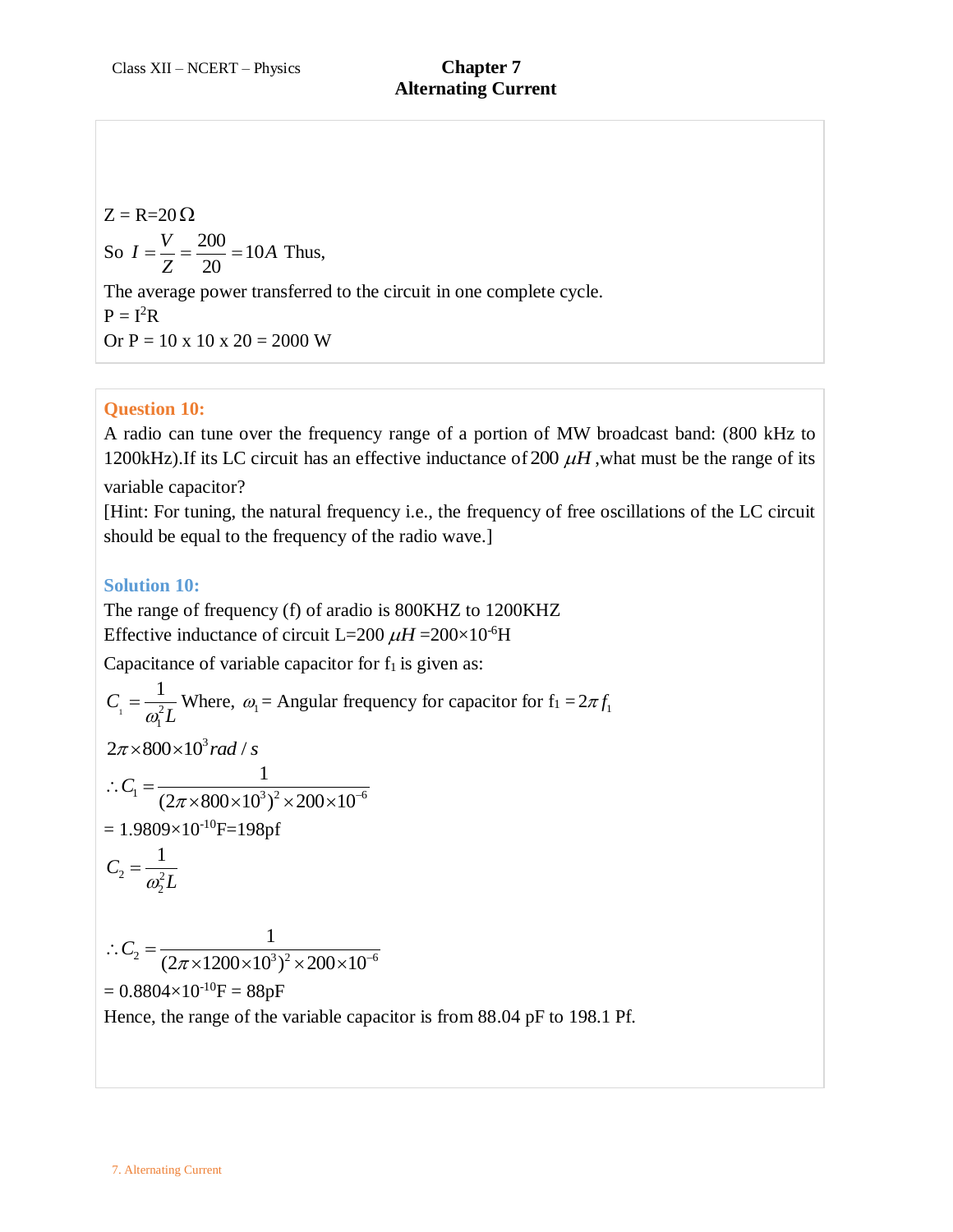### **Question 11:**

Figure shows a series LCR circuit connected to a variable frequency 230 V source.  $L = 5.0$  H,  $C = 80 \mu F$ , R = 40 Ω.



- (a) Determine the source frequency which drives the circuit in resonance.
- (b) Obtain the impedance of the circuit and the amplitude of current at the resonating frequency.
- (c) Determine the rms potential drops across the three elements of the circuit. Show that the potential drop across the LC combination is zero at the resonating frequency.

**Solution 11:**

Given:  $V = 230 V$ 

- $L = 5$  H
- $C = 80 \mu F$
- $R = 40 \Omega$
- (a) Source frequency at resonance  $=\frac{1}{\sqrt{2}}$ *LC*  $=\frac{1}{\sqrt{LC}}=\frac{1}{\sqrt{5 \times 80 \times 10^{-6}}}$ 1  $5 \times 80 \times 10^{-6}$  $=$  $\times 80\times 10$

 $= 50$  rad / s

(b) At resonance,

```
Impedance, Z = Resistance, R
```
So  $Z = R = 40$  ohms

```
Now rms value of current,
```

```
I = \frac{V}{Z}Or I = \frac{230}{10}I
```

```
40
Hence I = 5.75 A
```
Amplitude of this value of current  $= 1.414 \times I$ 

```
= 1.414 \times 5.75
```

```
= 8.13 A
```
(c) Now taking into consideration the rms potential drops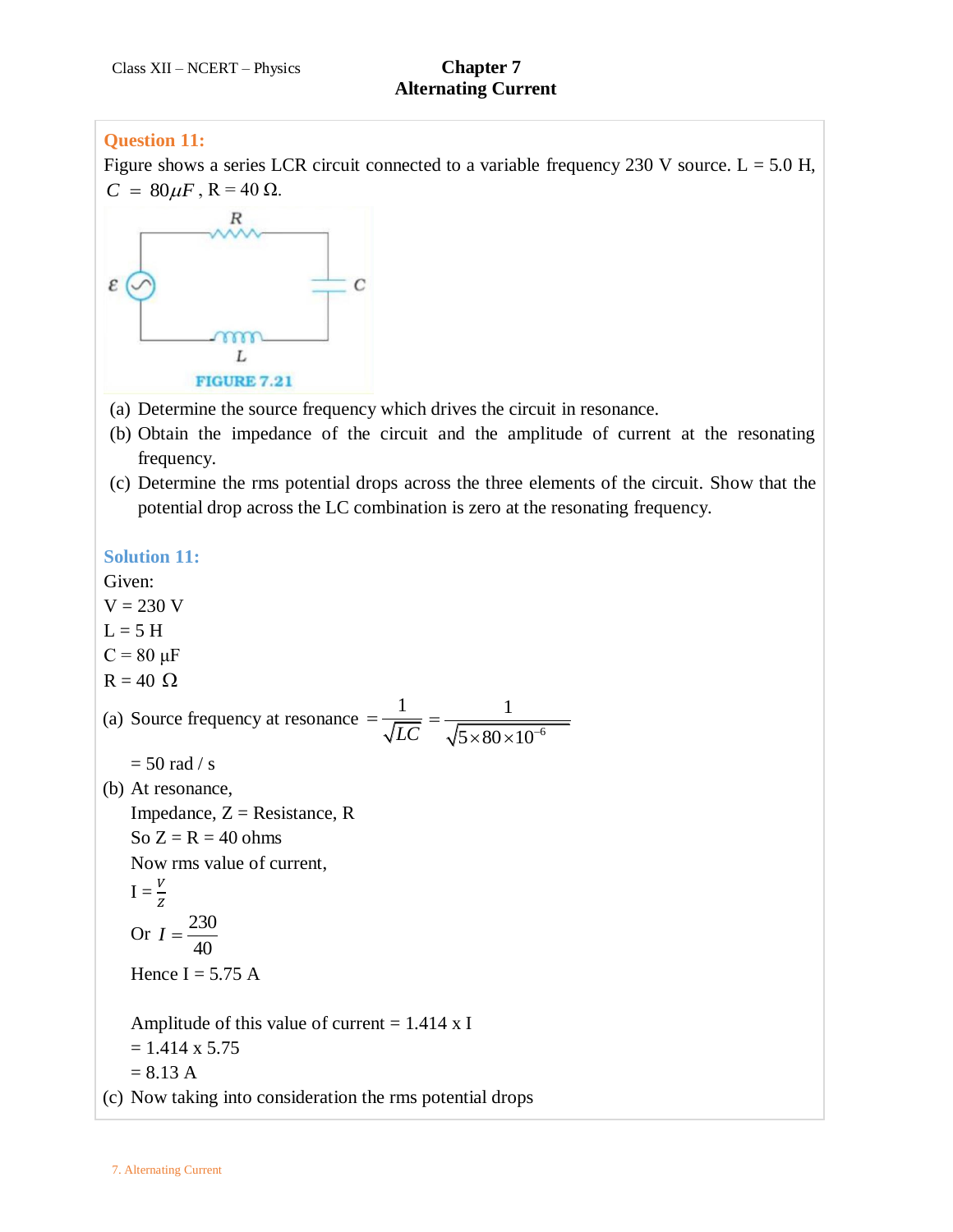Across Resistance,  $V_R = IR = 5.75 \times 40$  $= 230 V$ Across Capacitance,  $V_c = IX_c$  $= 1437.5 V$ Across Inductance,  $V_L = IX_L$  $= 5.75 \times 50 \times 5$  $= 1437.5 V$ Across LC combination,  $V_{LC} = I(X_L - X_C)$  At resonance,  $X_L = X_C$ So,  $V_{LC} = 0$ 

Hence shown , that potential drop across LC combination is zero at resonanting frequency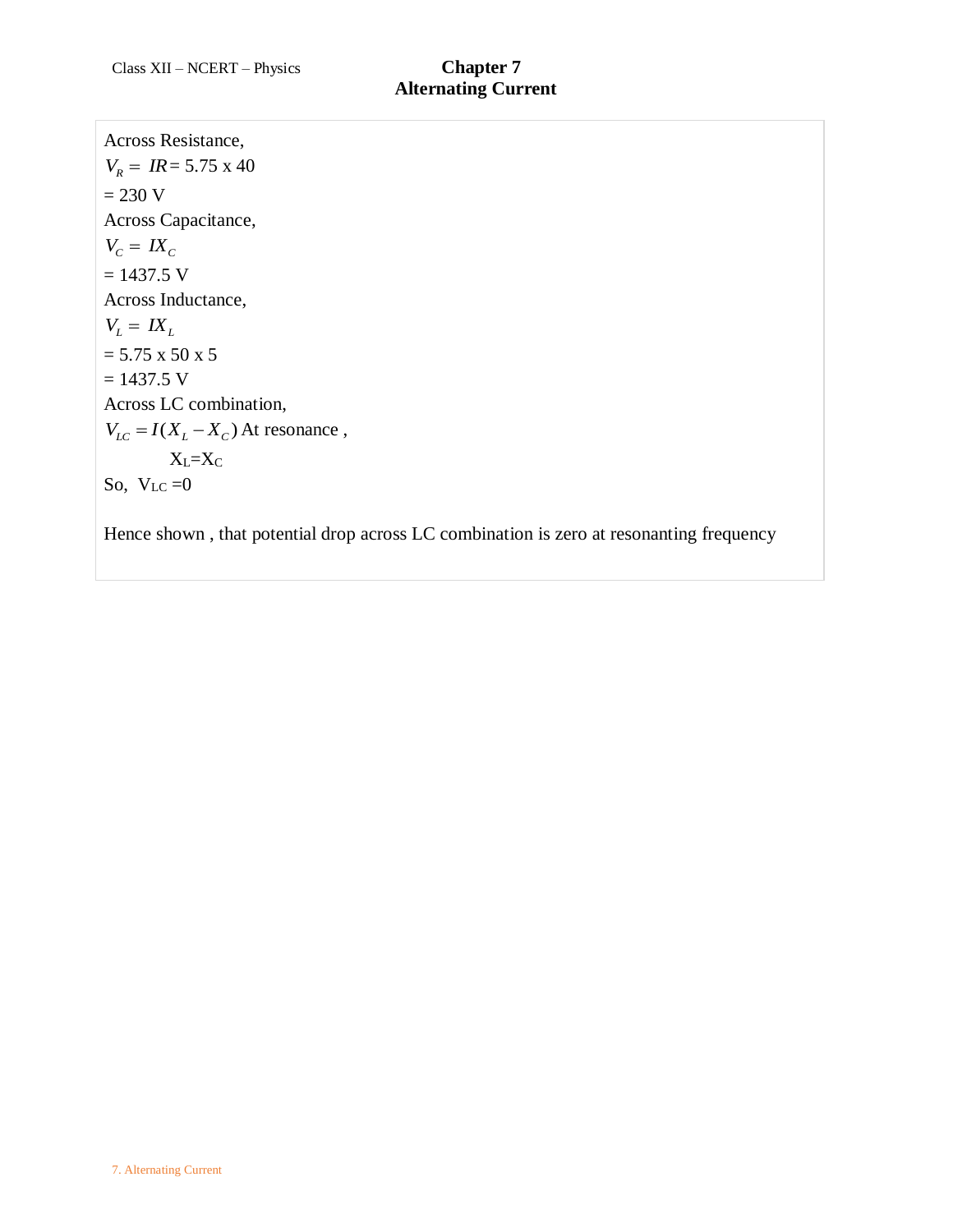#### **Additional Exercise**

#### **Question 12:**

An LC circuit contains a 20 mH inductor and a 50  $\mu$ F capacitor with an initial charge of 10 mC. The resistance of the circuit is negligible. Let the instant the circuit is closed be  $t = 0$ .

(a) What is the total energy stored initially? Is it conserved during LC oscillations?

(b) What is the natural frequency of the circuit?

(c) At what time is the energy stored (i) completely electrical (i.e., stored in the capacitor)? (ii) completely magnetic (i.e., stored in the inductor)?

(d) At what times isthe total energy shared equally between the inductor and the capacitor?

(e) If a resistor is inserted in the circuit, how much energy is eventually dissipated as heat?

#### **Solution 12:**

Inductance of the inductor,  $L = 20 \text{ mH} = 20 \times 10^{-3}$  $L = 20 mH = 20 \times 10^{-3} H$  $\overline{a}$ = 20  $mH$  = 20  $\times$  10<sup>-1</sup> Capacitance of the matters,  $E = 20$   $mT = 20 \times 10^{4}$   $H = 200$  $\overline{a}$  $= 50 \mu F = 50 \times 10^{-7}$ Initial charge on the capacitor,  $Q = 10 \text{ mC} = 10 \times 10^{-3} \text{C}$  $\overline{a}$  $= 10 mC = 10 \times 10^{-7}$ (a) Total energy stored initially in the circuit is given as:

$$
E = \frac{1}{2} \frac{Q^2}{C}
$$

$$
=\frac{(10\times10^{-3})^2}{2\times50\times10^{-6}}=1J
$$

Hence, the total energy stored in the LC circuit will be conserved because there is no resistor (R=0) connected in the circuit.

(b) Natural frequency of the circuit is given by the relation,  $v = \frac{1}{\sqrt{2\pi}}$ 2 *v*  $\pi\sqrt{LC}$  $=$ 

$$
=\frac{1}{2\pi\sqrt{20\times10^{-3}\times50\times10^{-6}}}
$$

$$
=\frac{10^{3}}{2\pi}=159.24Hz
$$

Natural angular frequency,

$$
\omega_r = \frac{1}{\sqrt{LC}}
$$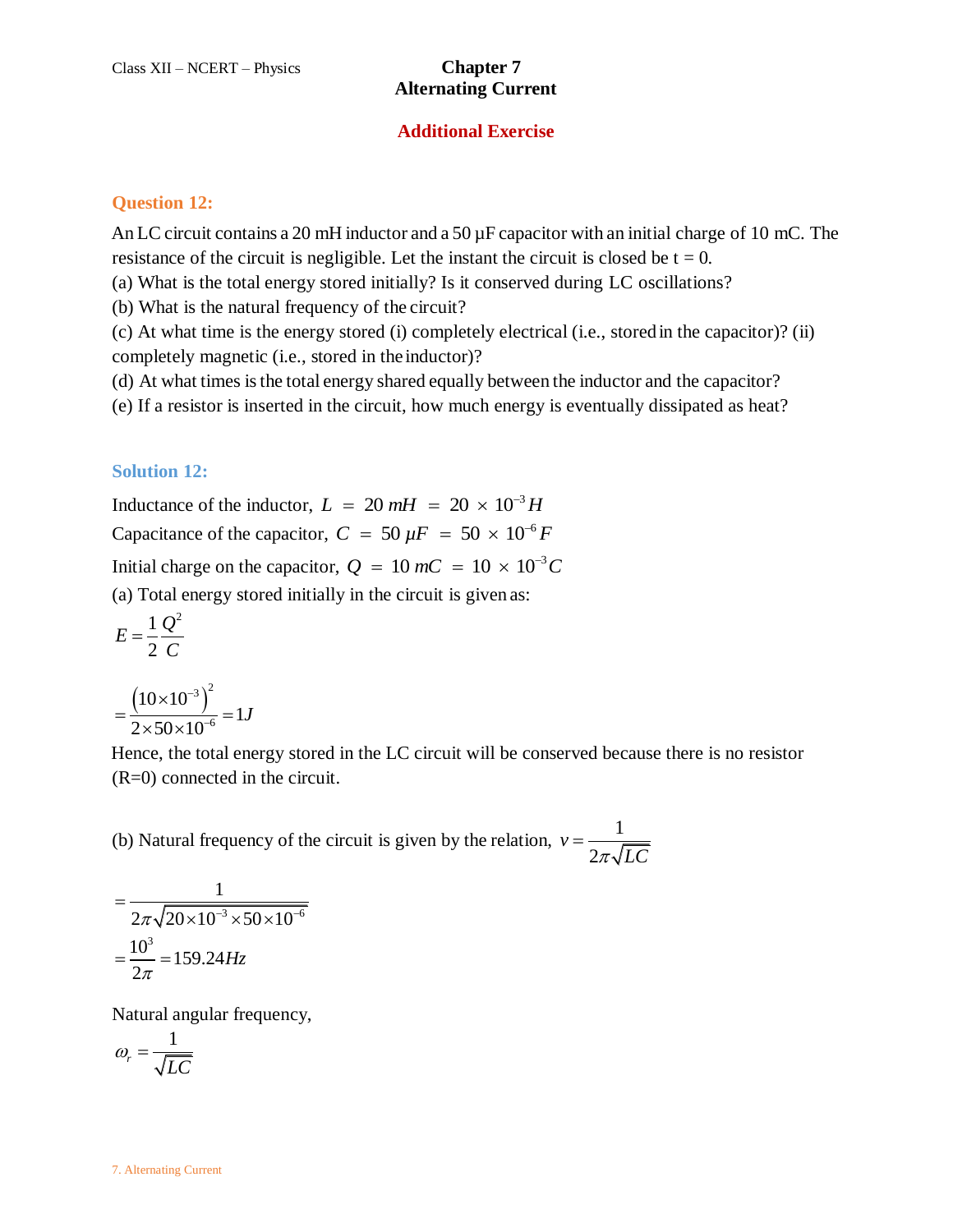$$
= \frac{1}{\sqrt{20 \times 10^{-3} \times 50 \times 10^{-6}}} = \frac{1}{\sqrt{10^{-6}}} = 10^{3} rad/s
$$

Hence, the natural frequency of the circuit is  $10^3$  rad/s.

(c)(i) For time period 
$$
\left(T = \frac{1}{v} = \frac{1}{159.24} = 6.28ms\right)
$$
 total charge on the capacitor at time t,

For energy stored is electrical, we can write  $Q' = Q$ .

Hence, it can be inferred that the energy stored in the capacitor is completely

electrical at time, 
$$
t = 0, \frac{T}{2}, T, \frac{3T}{2}, \dots
$$

(ii) Magnetic energy is the maximum when electrical energy,  $Q'$  is equal to 0. Hence, it can be inferred that the energy stored in the capacitor is completely

magnetic at time, 
$$
t = \frac{T}{4}, \frac{3T}{4}, \frac{5T}{4}
$$
........ Where,  $T = \frac{1}{f} = 6.3ms$ 

(d)  $Q^1$  = Charge on the capacitor when total energy is equally shared between the capacitor and the inductor at time t.

When total energy is equally shared between the inductor and capacitor, the energy stored in the

capacitor = ½ (maximum energy)  
\n
$$
\Rightarrow \frac{1}{2} \frac{(Q')^2}{C} = \frac{1}{2} \left(\frac{1}{2} \frac{Q^2}{C}\right) = \frac{1}{4} \frac{Q^2}{C}
$$
\n
$$
Q' = \frac{Q}{\sqrt{2}}
$$
\n
$$
But Q' = Q \cos \frac{2\pi}{T} t,
$$
\n
$$
\frac{Q}{\sqrt{2}} = Q \cos \frac{2\pi}{T} t
$$
\n
$$
\cos \frac{2\pi}{T} t = \frac{1}{\sqrt{2}} = \cos (2n+1) \frac{\pi}{4};
$$
\nwhere n = 0, 1, 2, 3....  
\n
$$
t = (2n+1) \frac{T}{8}
$$

Hence, total energy is equally shared between the inductor and the capacity at time,

$$
t = \frac{T}{8}, \frac{3T}{8}, \frac{5T}{8} \dots
$$

(e) If a resistor is inserted in the circuit, then total initial energy is dissipated as heat energy in the circuit. The resistance damps out the LC oscillation.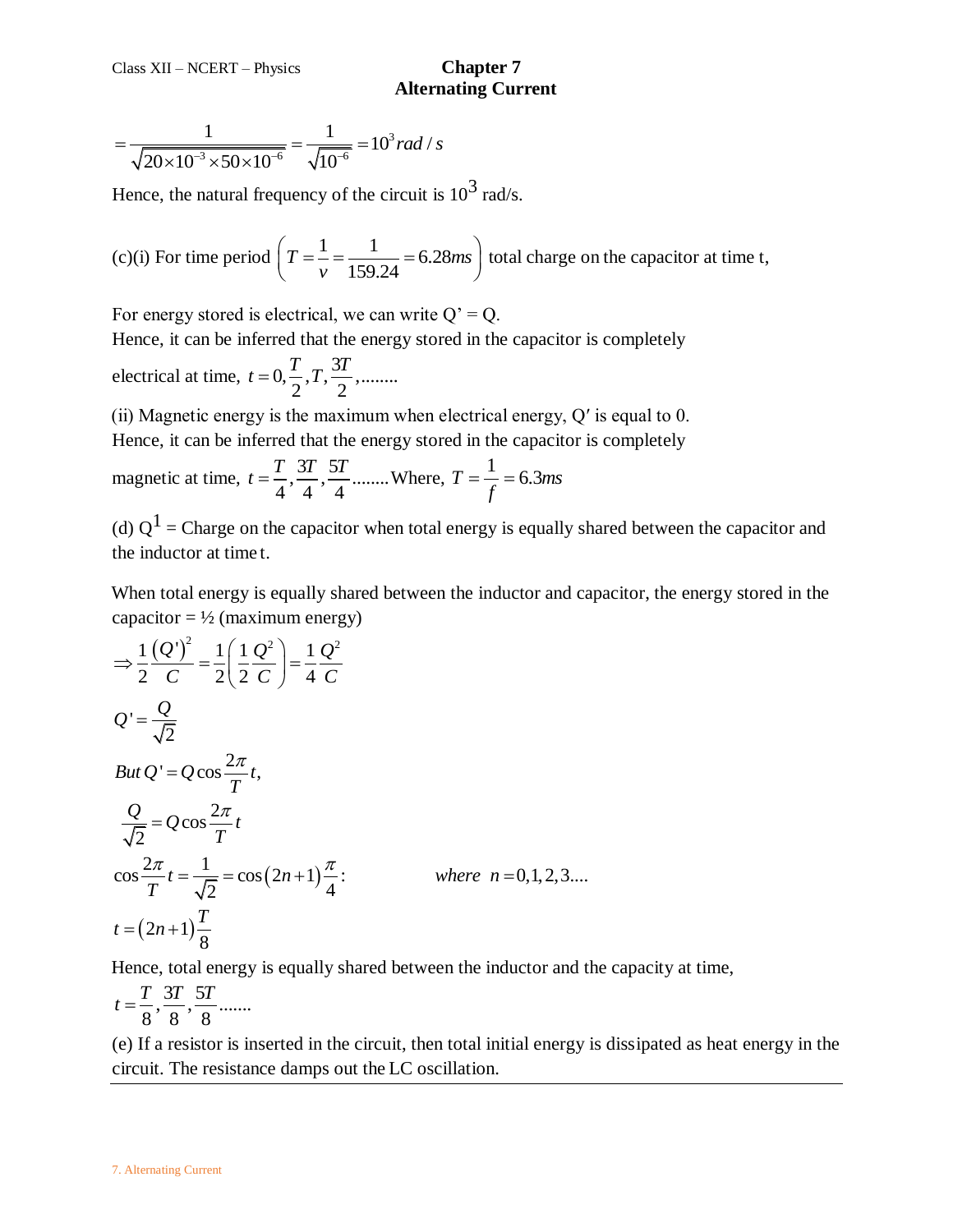#### **Question 13:**

A coil of inductance 0.50 H and resistance 100  $\Omega$  is connected to a 240 V, 50 Hz ac supply.

(a) What is the maximum current in the coil?

(b) What is the time lag between the voltage maximum and the current maximum?

#### **Solution 13:**

Inductance of the inductor,  $L = 0.50$  H Resistance of the resistor,  $R = 100 \Omega$ Potential of the supply voltage,  $V = 240$  V Frequency of the supply,  $v = 50$  Hz (a) Peak voltage is given as:

$$
V_0 = \sqrt{2V}
$$

 $=\sqrt{2} \times 240 = 339.41V$ 

Angular frequency of the supply,  $\omega = 2 \pi v$ 

 $= 2\pi \times 50 = 100 \pi$  rad/s

Maximum current in the circuit is given as:

$$
I_0 = \frac{V_0}{\sqrt{R^2 + \omega^2 L^2}}
$$
  
= 
$$
\frac{339.41}{\sqrt{(100)^2 + (100\pi)^2 (0.50)^2}} = 1.82A
$$

(b) Equation for voltage is given as:  $V = V_0 \cos \omega t$ 

Equation for current is given as:  $I = I_0 \cos(\omega t - \Phi)$ Where,

 $\Phi$  = Phase difference between voltage and current At time, t = 0. V = V<sub>0</sub>(voltage is maximum)

For  $\omega t - \Phi = 0$  i.e., at  $t = \frac{\phi}{\phi}$  $=\frac{\varphi}{\omega}$ , I = I<sub>0</sub> (current is maximum)

Hence, the time lag between maximum voltage and maximum current is  $\frac{\phi}{\phi}$  $\frac{\varphi}{\omega}$  .

$$
\tan \phi = \frac{\omega L}{R}
$$

$$
= \frac{2\pi \times 50 \times 0.5}{100} = 1.57
$$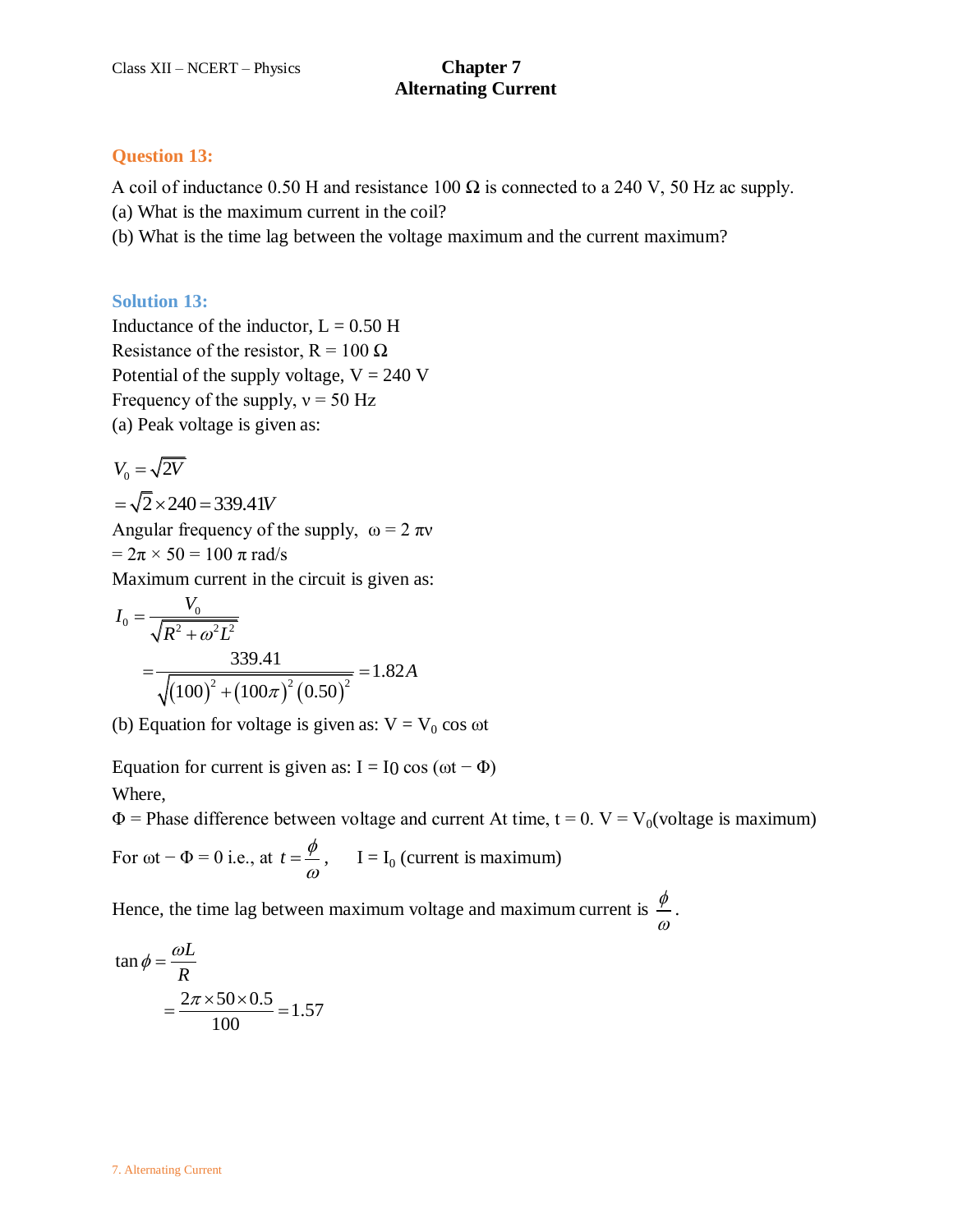$$
\phi = 57.5^{\circ} = \frac{57.5\pi}{180} rad
$$
\n
$$
\omega t = \frac{57.5}{180 \times 2\pi \times 50}
$$
\n
$$
= 3.19 \times 10^{-3} s
$$
\n
$$
= 3.2 \text{ms}
$$
\nNow, phase angle  $\Phi$  is given by the relation,

\nHence, the time lag between maximum voltage and maximum current is 3.2 ms.

### **Question 14:**

Obtain the answers (a) to (b) in Exercise 7.13 if the circuit is connected to a high frequency supply (240 V, 10 kHz). Hence, explain the statement that at very high frequency, an inductor in a circuit nearly amounts to an open circuit. How does an inductor behave in a dc circuit after the steadystate?

### **Solution 14:**

Inductance of the inductor,  $L = 0.5$  Hz Resistance of the resistor,  $R = 100 \Omega$ Potential of the supply voltages,  $V = 240$  V Frequency of the supply,  $v = 10$  kHz =  $10^4$  Hz Angular frequency,  $\omega = 2\pi v = 2\pi \times 10^4$  rad/s Peak Voltage  $V_0 = V\sqrt{2} = 110\sqrt{2}V$ Maximum current,  $I_0 = \frac{V_0}{\sqrt{R^2 + \omega^2 C^2}}$  $I_0 = \frac{V_o}{\sqrt{1 - \frac{V_o}{\sqrt{1 - \frac{V_o}{\sqrt{1 - \frac{V_o}{\sqrt{1 - \frac{V_o}{\sqrt{1 - \frac{V_o}{\sqrt{1 - \frac{V_o}{\sqrt{1 - \frac{V_o}{\sqrt{1 - \frac{V_o}{\sqrt{1 - \frac{V_o}{\sqrt{1 - \frac{V_o}{\sqrt{1 - \frac{V_o}{\sqrt{1 - \frac{V_o}{\sqrt{1 - \frac{V_o}{\sqrt{1 - \frac{V_o}{\sqrt{1 - \frac{V_o}{\sqrt{1 - \frac{V_o}{\sqrt{1 - \frac{V_o}{\sqrt{1 - \frac{V_o}{\sqrt{1 - \frac{V_o}{\$  $R^2 + \omega^2 C$  $=$  $\ddot{}$  $\sqrt{R^2 + \omega^2 C^2}$ <br>240 $\sqrt{2}$ <br>(100)<sup>2</sup> + (2 $\pi \times 10^4$ )<sup>2</sup>  $\times$  (0.50)<sup>2</sup> = 1.1 $\times$ 10  $\frac{\sqrt{R^2 + \omega^2 C^2}}{240\sqrt{2}}$ <br>= 1.1×10<sup>-2</sup><br> $\frac{2}{\sqrt{R^2 + (2\pi \times 10^4)^2 \times (0.50)^2}}$ = 1.1×10<sup>-2</sup>  $\frac{240\sqrt{2}}{100^{2} + (2\pi \times 10^{4})^{2} \times (0.50)^{2}} = 1.1 \times 10^{-2} A$  $\pi$ ÷,  $\sqrt{R^2 + \omega^2 C^2}$ <br>=  $\frac{240\sqrt{2}}{\sqrt{(\omega_0)^2 + (\omega_0)^2 + (\omega_0)^2}} = 1.1 \times 10^{-2} A$  $\frac{240\sqrt{2}}{+\left(2\pi\times10^4\right)^2\times(0.50)}$ (b) For phase difference Φ, we have the relation: 4  $\tan \phi = \frac{\omega L}{R}$  $\frac{2\pi \times 10^4 \times 0.5}{100} = 100$ *R*  $\phi = \frac{\omega}{\tau}$  $\kappa = \frac{2\pi \times 10^4 \times 0.5}{100} = 100\pi$ 

$$
\frac{100}{89.82}
$$

$$
\phi = 89.82^{\circ} = \frac{89.82\pi}{180} rad
$$

$$
\omega t = \frac{89.82\pi}{180}
$$

$$
t = \frac{89.82\pi}{180 \times 2\pi \times 10^4} = 25 \,\mu s
$$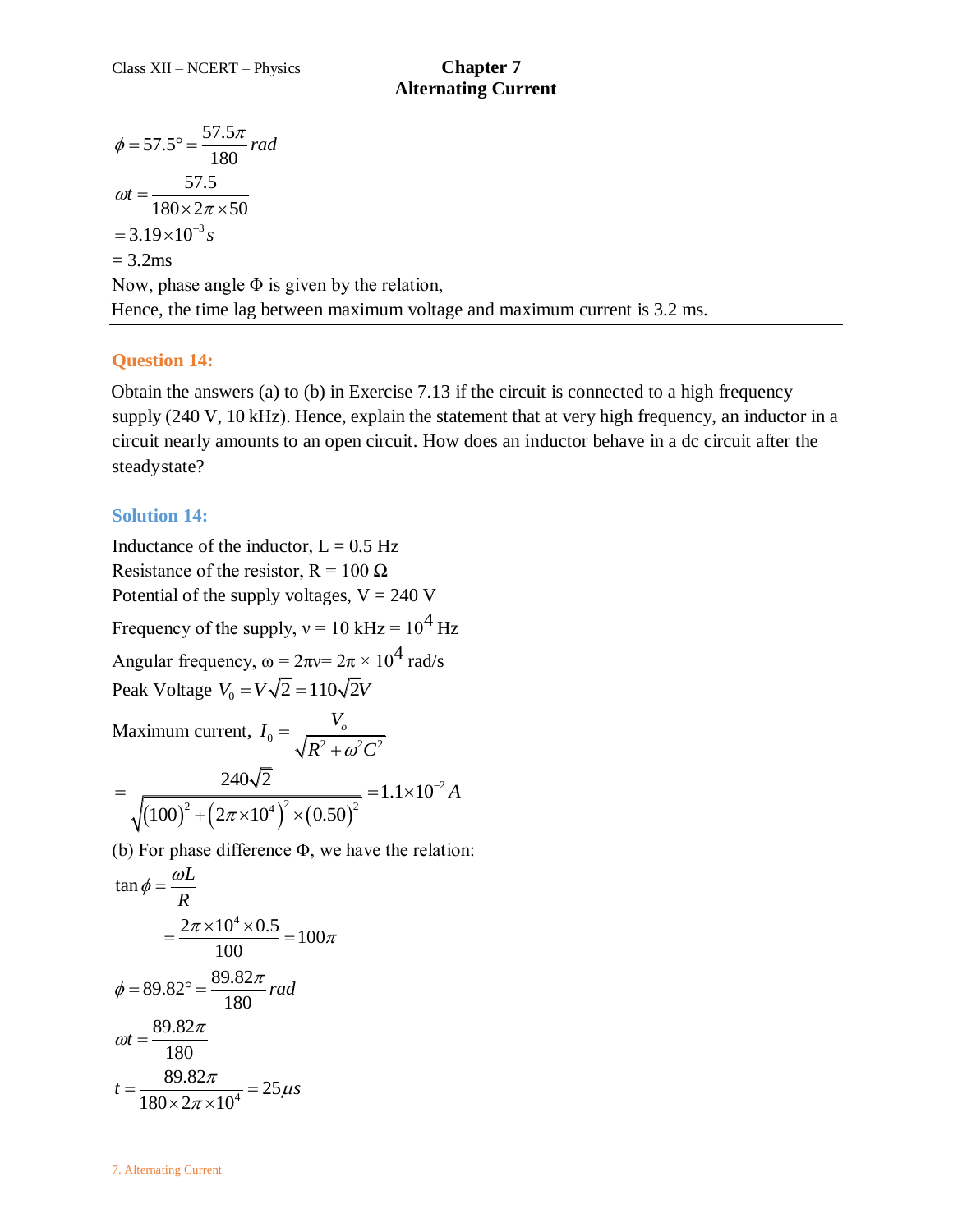It can be observed that  $I_0$  is very small in this case. Hence, at high frequencies, the inductor amounts to an open circuit.

In a dc circuit, after a steady state is achieved,  $\omega = 0$ . Hence, inductor L behaves like a pure conducting object.

# **Question 15:**

A 100  $\mu$ F capacitor in series with a 40  $\Omega$  resistance is connected to a 110 V, 60 Hz supply.

(a) What is the maximum current in the circuit?

(b) What is the time lag between the current maximum and the voltage maximum?

#### **Solution 15:**

Capacitance of the capacitor, C =  $100 \mu$ F =  $100 \times 10^{-6}$  F Resistance of the resistor,  $R = 40 \Omega$ Supply voltage,  $V = 110$  V Frequency of oscillations,  $v=60$  Hz (b) Angular frequency,  $\omega = 2\pi v = 2\pi \times 60$  rad / *s* 

For a RC circuit, we have the relation for impedance as:  $Z = \sqrt{R^2}$  $\sqrt{2}$  $Z = \sqrt{R^2 + \frac{1}{24}}$  $\omega$ <sup>2</sup>C  $=\sqrt{R^2 + -}$ 

Peak Voltage  $V_0 = V\sqrt{2} = 110\sqrt{2}V$ Maximum current is given as:  $I_0 = \frac{V_o}{Z}$ *Z*  $=$ 

$$
= \frac{V_0}{\sqrt{R^2 + \frac{1}{\omega^2 C^2}}}
$$
  
= 
$$
\frac{110\sqrt{2}}{\sqrt{(40)^2 + \frac{1}{(120\pi)^2 \times (10^{-4})^2}}}
$$
  
= 
$$
\frac{110\sqrt{2}}{\sqrt{1600 + \frac{10^2}{(120\pi)}}}
$$
 = 3.24A

(b) In a capacitor circuit, the voltage lags behind the current by a phase angle of Φ. This angle is given by the relation: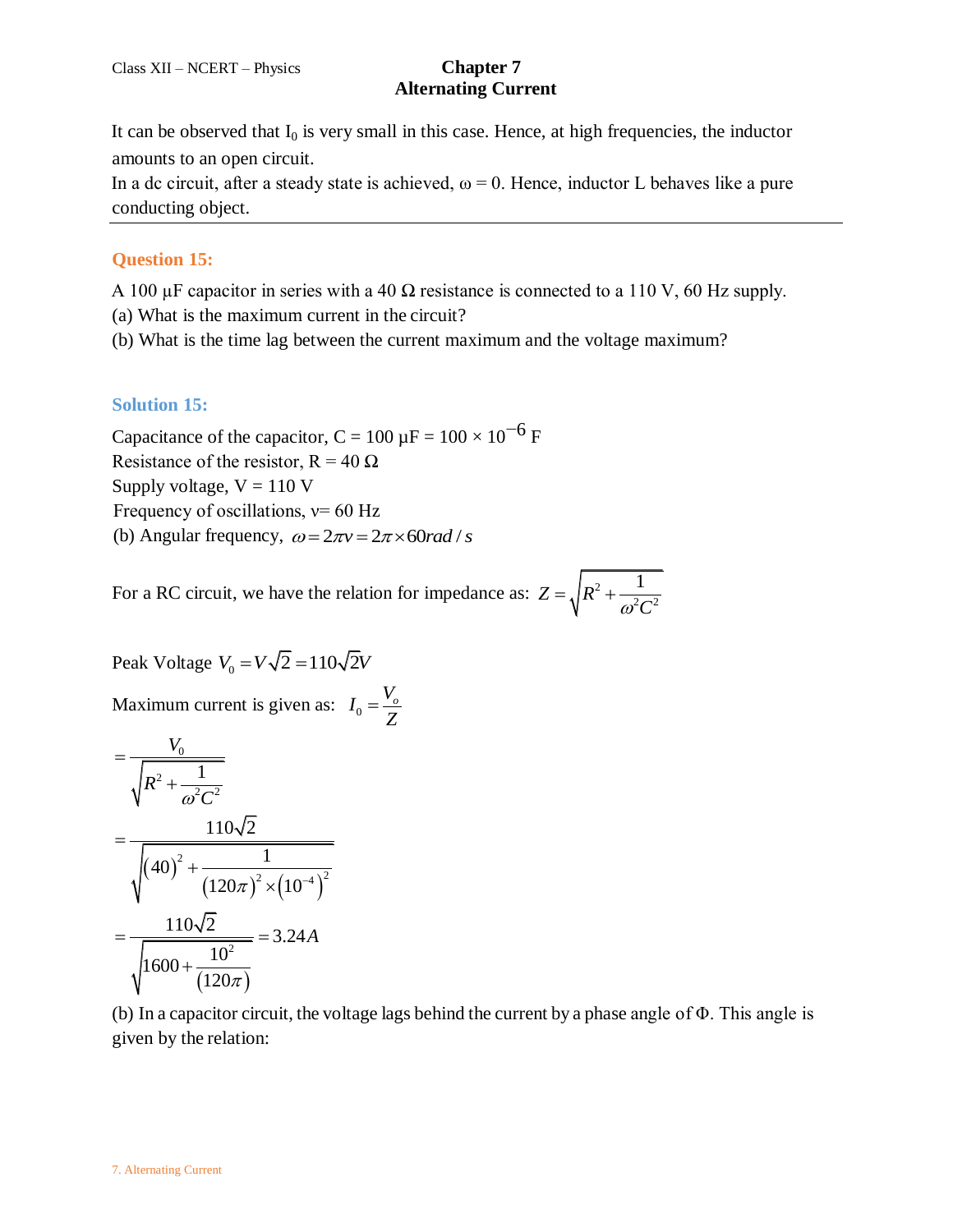$$
\therefore \tan \phi = \frac{\frac{1}{\omega C}}{R} = \frac{1}{\omega CR}
$$
  
=  $\frac{1}{120\pi \times 10^{-4} \times 40} = 0.6635$   
 $\phi = \tan^{-1} (0.6635) = 33.56^{\circ}$   
=  $\frac{33.56\pi}{180}$  rad  
∴ Time lag =  $\frac{\phi}{\omega}$   
=  $\frac{33.56\pi}{180 \times 120\pi} = 1.55 \times 10^{-3} S = 1.55 ms$ 

Hence, the time lag between maximum current and maximum voltage is 1.55 ms.

#### **Question 16:**

Obtain the answers to (a) and (b) in Exercise 7.15 if the circuit is connected to a 110 V, 12 kHz supply? Hence, explain the statement that a capacitor is a conductor at very high frequencies. Compare this behaviour with that of a capacitor in a dc circuit after the steady state.

### **Solution 16:**

Capacitance of the capacitor, C =  $100 \mu$ F =  $100 \times 10^{-6}$  F Resistance of the resistor,  $R = 40 \Omega$ Supply voltage,  $V = 110 V$ Frequency of the supply,  $v = 12$  kHz =  $12 \times 10^3$  Hz Angular Frequency,  $\omega = 2 \pi v = 2 \times \pi \times 12 \times 10^3$ rad/s  $= 24\pi \times 10^3$  rad/s Peak Voltage  $V_0 = V\sqrt{2} = 110\sqrt{2}V$ Maximum current,  $I_0$  $^{2}+\frac{1}{\omega^{2}C^{2}}$ 1  $I_0 = \frac{V_o}{\sqrt{2\pi}}$ *R*  $\omega$ <sup>2</sup>C  $=$  $\ddot{}$  $\frac{110\sqrt{2}}{\left(40\right)^2 + \frac{1}{\left(24\pi \times 10^3 \times 100 \times 10^{-6}\right)^2}}$ 2  $\frac{3 \times 100 \times 10^{-6}}{2}$  $110\sqrt{2}$  $(40)^2 + \frac{1}{(24\pi \times 10^3 \times 100 \times 10^3 \times 100^3 \times 10^4 \times 10^4 \times 10^4 \times 10^4 \times 10^4 \times 10^4 \times 10^4 \times 10^4 \times 10^4 \times 10^4 \times 10^4 \times 10^4 \times 10^4 \times 10^4 \times 10^4 \times 10^4 \times 10^4 \times 10^4 \times 10^4 \times 10^4 \times 10^4 \times 10^4 \times 10^4 \times 10^4 \times 10^4 \$ - $=$ + $\frac{1}{(24\pi \times 10^{3} \times 100 \times 10^{-6})}$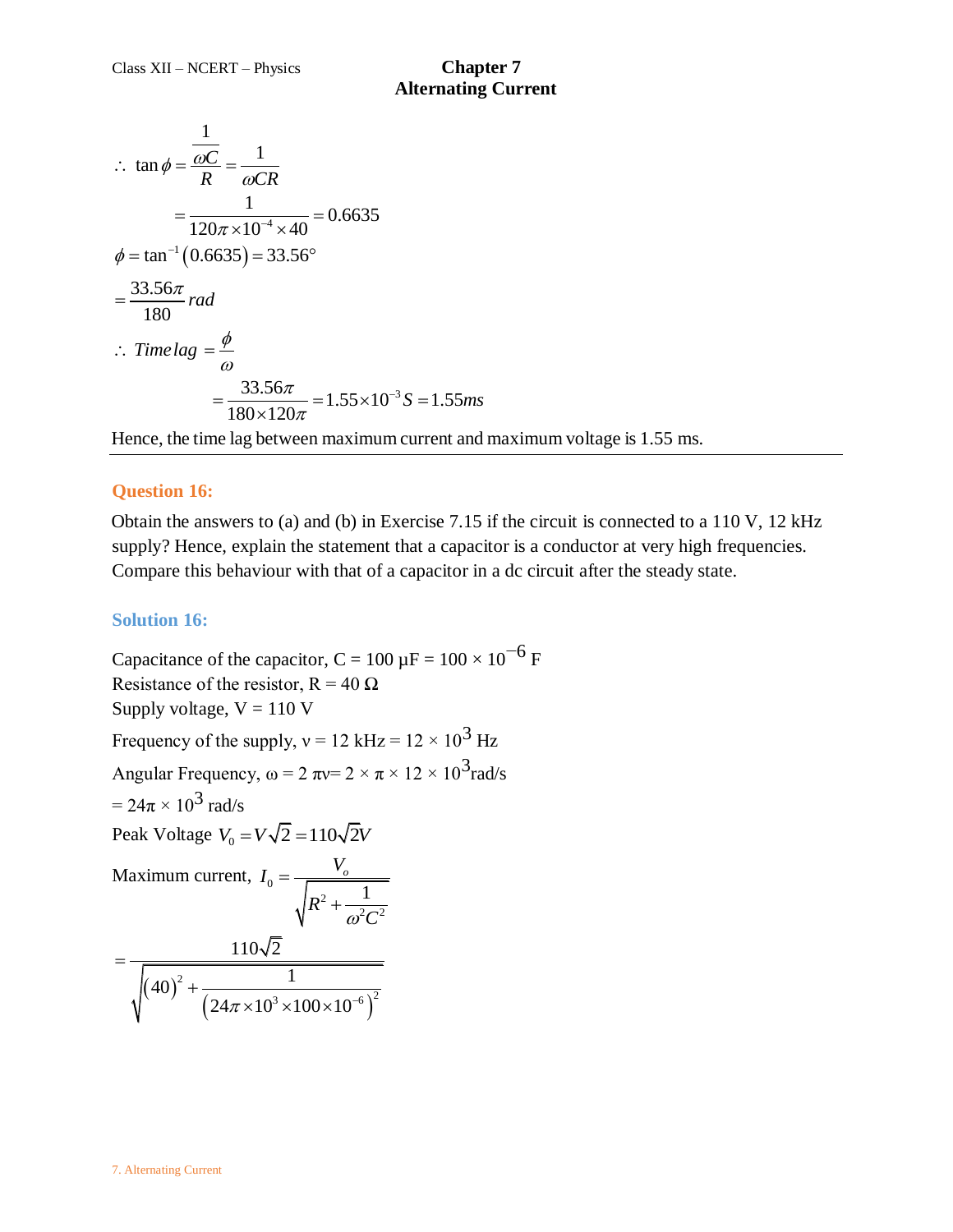$$
=\frac{110\sqrt{2}}{\sqrt{1600+\left(\frac{10}{24\pi}\right)^2}}=3.9A
$$

For an RC circuit, the voltage lags behind the current by a phase angle of  $\Phi$  given as:

$$
\sqrt{1600 + \left(\frac{10}{24\pi}\right)^2}
$$
  
For an RC circuit, the voltage lags behind  
tan  $\phi = \frac{\frac{1}{\omega C}}{R} = \frac{1}{\omega CR}$   

$$
= \frac{1}{24\pi \times 10^3 \times 100 \times 10^{-6} \times 40}
$$
  
tan  $\phi = \frac{1}{96\pi}$   
 $\therefore \phi = 0.2^\circ$   
Time  $lag = \frac{\phi}{\omega}$   

$$
= \frac{0.2\pi}{180 \times 24\pi \times 10^3} = 1.55 \times 10^{-3} s = 0.04 \mu s
$$
  
Hence,  $\Phi$  tends to become zero at high fr  
conductor.  
In a dc circuit, after the steady state is ac  
circuit.  
Question 17:  
Keeping the source frequency equal to the  
three elements, L, C and R are arranged in  
circuit is minimum at this frequency. Obtain  
the elements and source specified in Exer  
Solution 17:  
An inductor (L), a capacitor (C), and a re  
circuit where,  
L = 5.0 H  
C = 80  $\mu$ F = 80 × 10<sup>-6</sup> F  
R = 40  $\Omega$   
Potential of the voltage source, V = 230 V  
Impedance (Z) of the given parallel LCR  

$$
\frac{1}{Z} = \sqrt{\frac{1}{R^2} + \left(\frac{1}{\omega L} - \omega C\right)^2}
$$
Where,  $\omega$  = Angular frequency

Hence, Φ tends to become zero at high frequencies. At a high frequency, capacitor C acts as a conductor.

In a dc circuit, after the steady state is achieved,  $\omega = 0$ . Hence, capacitor C amounts to an open circuit.

### **Question 17:**

Keeping the source frequency equal to the resonating frequency of the series LCR circuit, if the three elements, L, C and R are arranged in parallel, show that the total current in the parallel LCR circuit is minimumat thisfrequency. Obtain the current rms value in each branch of the circuit for the elements and source specified in Exercise 7.11 for this frequency.

#### **Solution 17:**

An inductor  $(L)$ , a capacitor  $(C)$ , and a resistor  $(R)$  is connected in parallel with each other in a circuit where,

L = 5.0 H C = 80 µF = 80 × 10−6 F R = 40 Ω

Potential of the voltage source,  $V = 230$  V

Impedance (Z) of the given parallel LCR circuit is given as:

$$
\frac{1}{Z} = \sqrt{\frac{1}{R^2} + \left(\frac{1}{\omega L} - \omega C\right)^2}
$$

Where,  $\omega =$  Angular frequency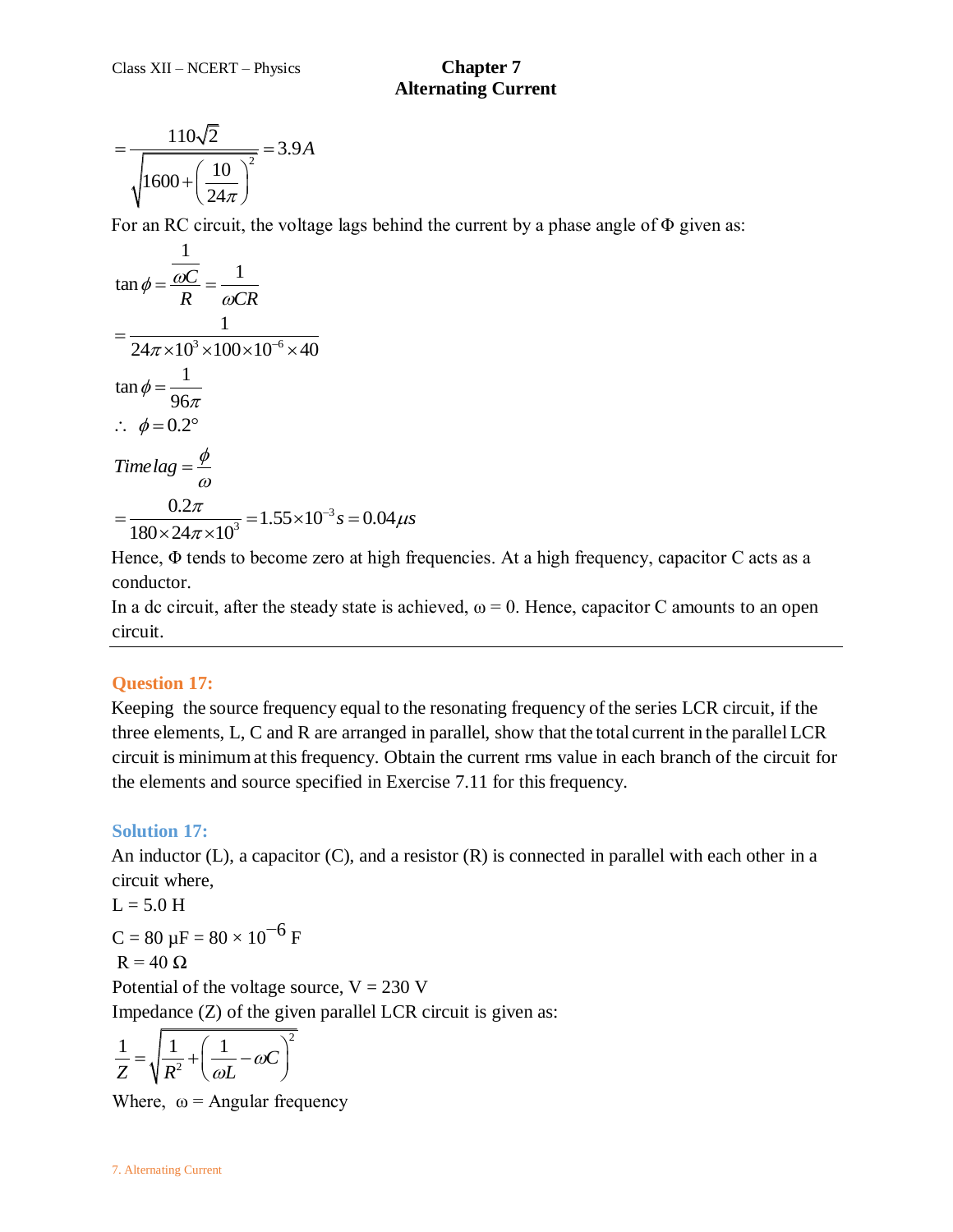At resonance 
$$
\frac{1}{\omega L} - \omega C = 0
$$
  
\n
$$
\therefore \ \omega = \frac{1}{\sqrt{LC}}
$$
\n
$$
= \frac{1}{\sqrt{5 \times 80 \times 10^{-6}}} = 50 \text{ rad/s}
$$

Hence, the magnitude of Z is the maximum at 50 rad/s. As a result, the total current is minimum. rms current flowing through inductor L is given as:

$$
I_L = \frac{V}{\omega L}
$$

$$
= \frac{230}{50 \times 5} = 0.92 A
$$

rms current flowing through capacitor C is given as:

$$
I_c = \frac{V}{\frac{1}{\omega C}} = \omega CV
$$
  
= 50 × 80 × 10<sup>-6</sup> × 230 = 0.92A

rms current flowing through resistor R is given as:

$$
I_R = \frac{V}{R}
$$
  
= 
$$
\frac{230}{40} = 5.75A
$$

#### **Question 18:**

A circuit containing a 80 mH inductor and a 60 µF capacitor in series is connected to a 230 V, 50 Hz supply. The resistance of the circuit is negligible.

(a) Obtain the current amplitude and rms values.

(b) Obtain the rms values of potential drops across each element.

(c) What is the average power transferred to the inductor?

(d) What is the average power transferred to the capacitor?

(e) What is the total average power absorbed by the circuit? ['Average' implies 'averaged over one cycle'.]

### **Solution 18:**

Inductance, L = 80 mH =  $80 \times 10^{-3}$  H Capacitance, C = 60  $\mu$ F = 60  $\times$  10<sup>-6</sup> F Supply voltage,  $V = 230$  V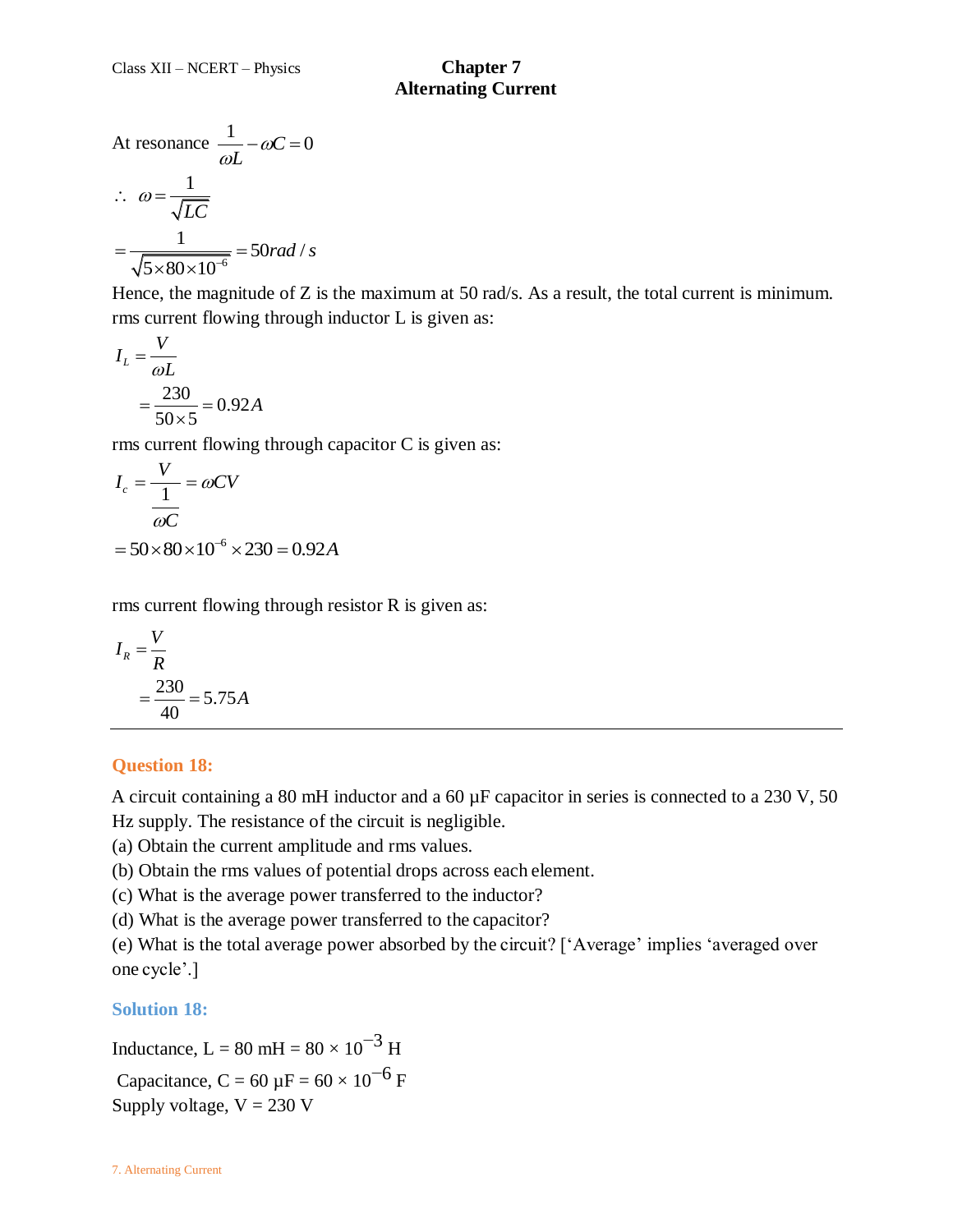Frequency,  $v = 50$  Hz Angular frequency,  $\omega = 2\pi v = 100 \pi$  rad/s Peak voltage,  $V_0 = V\sqrt{2} = 230\sqrt{2}V$ 

(a) Maximum current is given as: Hence, rms value of current,

$$
I_0 = \frac{V_0}{\left(\omega L - \frac{1}{\omega L}\right)}
$$
  
= 
$$
\frac{230\sqrt{3}}{\left(100\pi \times 80 \times 10^{-3} - \frac{1}{100\pi \times 60 \times 10^{-6}}\right)}
$$
  
= 
$$
\frac{230\sqrt{2}}{\left(8\pi - \frac{1000}{6\pi}\right)} = -11.63A
$$

The negative sign appears because  $\omega L < \frac{1}{2}$  $\omega L < \frac{L}{\omega L}$  $\leq$   $\frac{1}{\omega}$ 

Amplitude of maximum current,  $|I_0| = 11.63A$ 

$$
I = \frac{I_0}{\sqrt{2}} = \frac{-11.63}{\sqrt{2}} = -8.22A
$$

(b) Potential difference across the inductor,  $V_L = I \times \omega L$ 

$$
= 8.22 \times 100 \pi \times 80 \times 10^{-3}
$$
  
= 206.61 V

Potential difference across the capacitor,

$$
V_C = I \times \frac{1}{\omega C}
$$
  
= 8.22 ×  $\frac{1}{100\pi \times 60 \times 10^{-6}}$  = 436.3V

(c) Average power consumed by the inductor is zero as actual voltage leads the current by 2 π

(d) Average power consumed by the capacitor is zero as voltage lags current by 2 π

(e) The total power absorbed (averaged over one cycle) is zero.

### **Question 19:**

Suppose the circuit in Exercise 7.18 has a resistance of 15  $\Omega$ . Obtain the average power transferred to each element of the circuit, and the total power absorbed.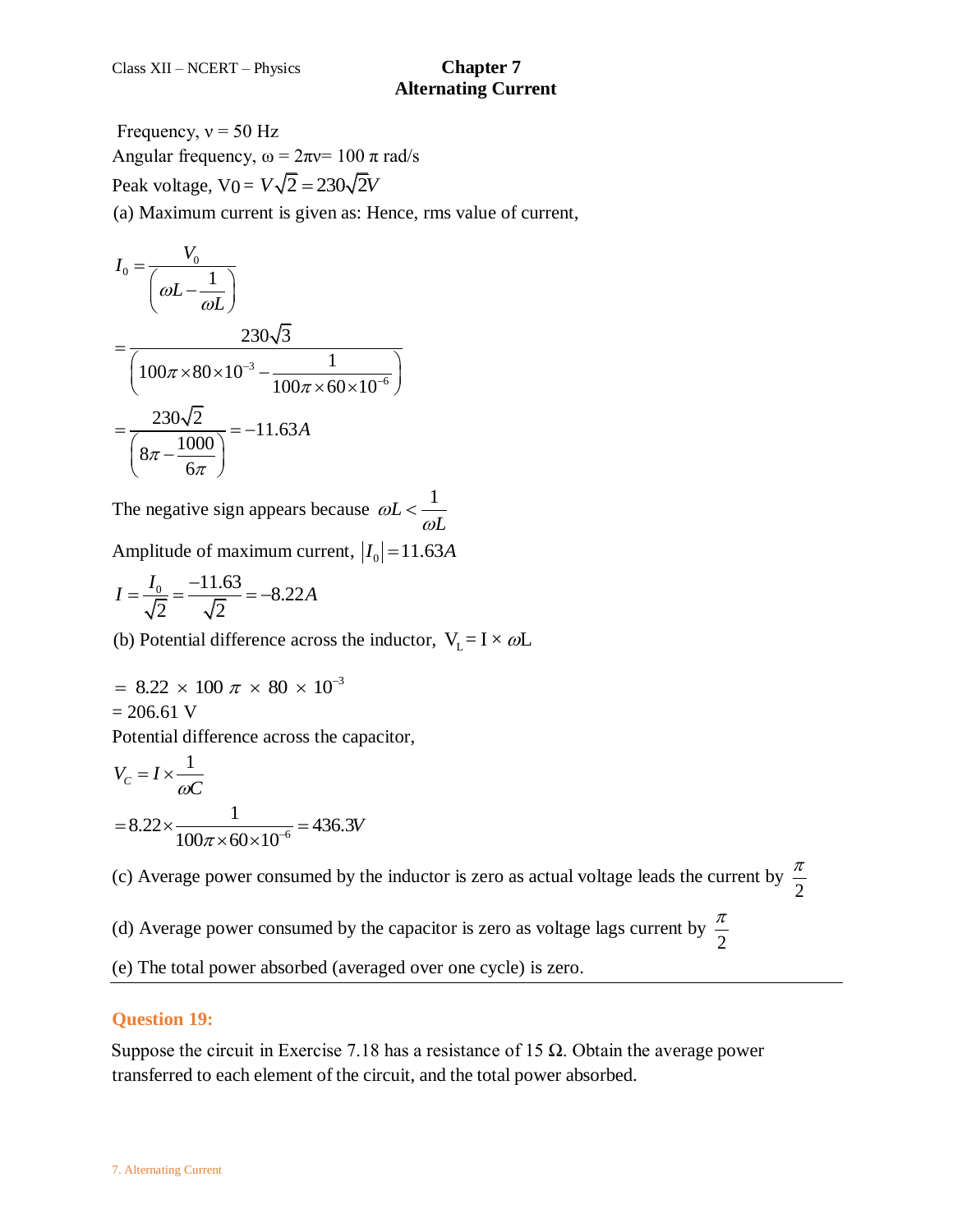### **Solution 19:**

Average power transferred to the resistor  $= 788.44$  W Average power transferred to the capacitor  $= 0 W$ Total power absorbed by the circuit  $= 788.44$  W Inductance of inductor, L = 80 mH =  $80 \times 10^{-3}$  H Capacitance of capacitor, C = 60  $\mu$ F = 60 × 10<sup>-6</sup> F Resistance of resistor,  $R = 15 \Omega$ Potential of voltage supply,  $V = 230$  V Frequency of signal,  $v = 50$  Hz Angular frequency of signal,  $\omega = 2\pi v = 2\pi \times (50) = 100\pi$  rad/s  $Z = \sqrt{R^2 + \left(\omega L - \frac{1}{\omega C}\right)^2}$  $\omega$  $=\sqrt{R^2+\left(\omega L-\frac{1}{\omega C}\right)^2}$  $\sqrt{K^2 + (\omega L - \frac{1}{\omega C})}$ <br>(15)<sup>2</sup> +  $\left[100\pi (80 \times 10^{-3}) - \frac{1}{(100\pi \times 60 \times 10^{-6})}\right]$  $(15)$  +  $\left[ 100\pi (80 \times 10) \right]$ <br> $(15)^2 + (25.12 - 53.08)^2$  $^{2}$   $\sqrt{100}$   $\pi$  (20  $\times$  10<sup>-3</sup> 6  $V = \sqrt{(15)^2 + (25.12 - 53.08)^2} = 31.728\Omega$ 1  $(15)^2 + 100\pi (80 \times 10)$  $\frac{1}{100\pi \times 60 \times 10}$ π π  $\overline{\phantom{0}}$ - $\begin{bmatrix} \omega C \end{bmatrix}$  $=\sqrt{(15)^2 + \left[100\pi \left(80\times10^{-3}\right) - \frac{1}{(100\pi \times 60\times 10^{-6})}\right]}$  $\left[100\pi\left(80\times10^{-3}\right)-\frac{1}{\left(100\pi\times60\times10^{-6}\right)}\right]$  $\frac{230}{1720}$  = 7.25  $I = \frac{V}{Z} = \frac{230}{31.728} = 7.25A$  $=\frac{V}{7}=\frac{230}{31,729} = 7.2$ 

The elements are connected in series to each other. Hence, impedance of the circuit is given as Current flowing in the circuit,

Average power transferred to resistance is given as:  $P_R = I^2 R$ 

 $=(7.25)^2 \times 15 = 788.44$  W

31.728

Average power transferred to capacitor,  $P_C =$  Average power transferred to inductor,  $P_L = 0$ Total power absorbed by the circuit:

 $= P_R + P_C + P_L$ 

 $= 788.44 + 0 + 0 = 788.44$  W

Hence, the total power absorbed by the circuit is 788.44 W.

#### **Question 20:**

A series LCR circuit with L = 0.12 H, C = 480 nF, R = 23  $\Omega$  is connected to a 230 V variable frequency supply.

(a) What is the source frequency for which current amplitude is maximum? Obtain this maximum value.

(b) What is the source frequency for which average power absorbed by the circuit is maximum? Obtain the value of this maximumpower.

(c) For which frequencies of the source isthe power transferred to the circuit half the power at resonant frequency? What is the current amplitude at these frequencies?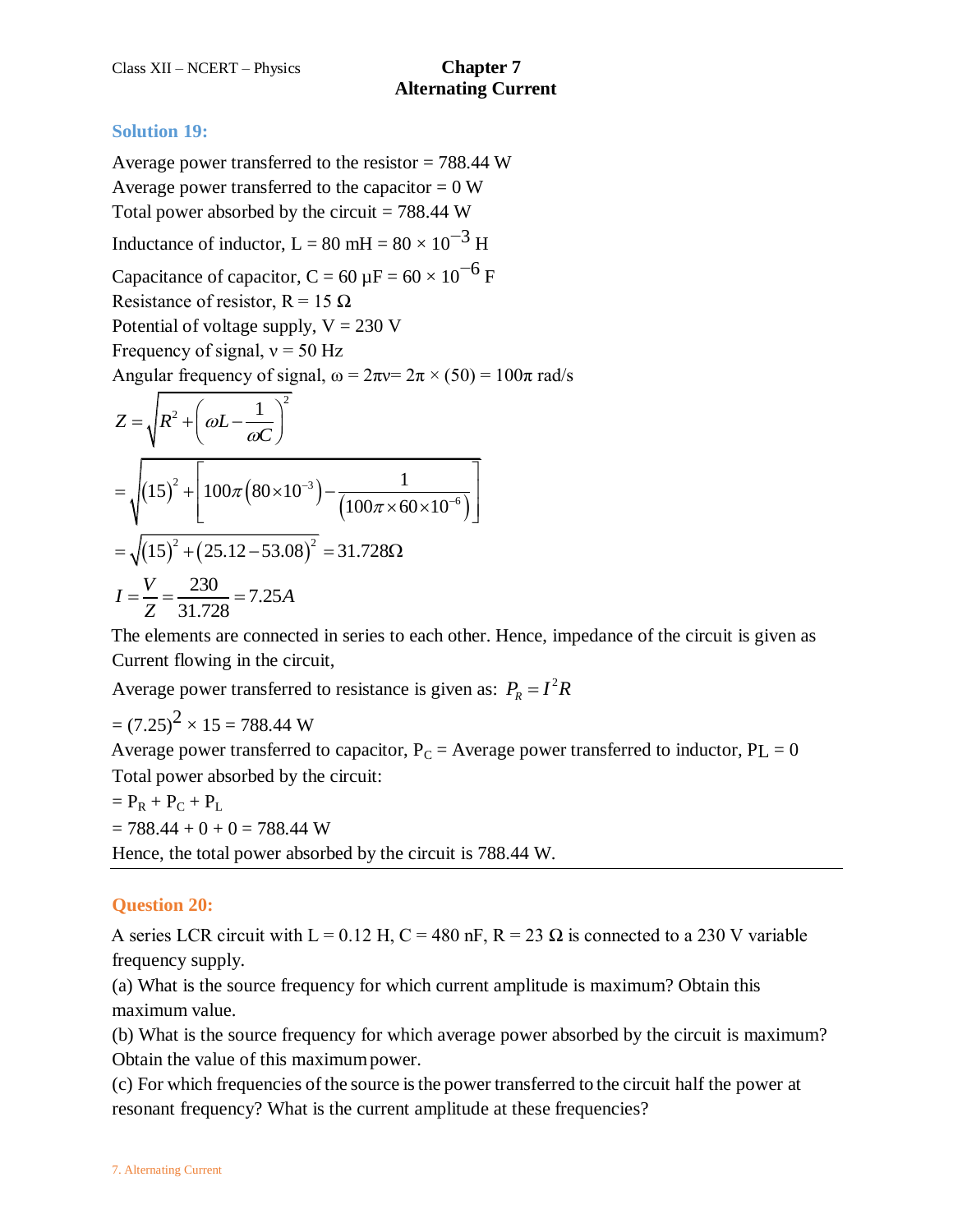(d) What is the Q-factor of the given circuit?

#### **Solution 20:**

Inductance,  $L = 0.12$  H

Capacitance, C = 480 nF =  $480 \times 10^{-9}$  F Resistance, R = 23  $\Omega$ Supply voltage,  $V = 230$  V Peak voltage is given as:  $V_0 = \sqrt{2 \times 230} = 325.22$  V

(a) Current flowing in the circuit is given by the relation,  $I_0 = \frac{V_0}{\sqrt{R_0^2 + \left(\frac{QI_0}{V_0}\right)^2}}$  $I_0 = \frac{V_0}{\sqrt{2\pi}}$  $R^2 + \left(\omega L - \frac{1}{\omega C}\right)$  $\omega$  $=\frac{v_0}{\sqrt{R^2+\left(\omega L-\frac{1}{\omega C}\right)^2}}$ 

Where,

$$
I_0
$$
 = maximum at resonance At resonance, we have  $\omega_R L - \frac{1}{\omega_R C} = 0$ 

Where,

 $\omega_R$  = Resonance angular frequency

$$
\omega_R = \frac{1}{\sqrt{LC}}
$$
  
=  $\frac{1}{\sqrt{0.12 \times 480 \times 10^{-9}}} = 4166.67 \text{ rad/s}$ 

Resonant Frequency,  $V_R = \frac{\omega_R}{2\pi} = \frac{4166.67}{2 \times 3.14} = 663.48 Hz$ And, maximum current  $(I_0)_{Max} = \frac{V_0}{R} = \frac{325.22}{23} = 14.14$  $\frac{Max}{R}$  23  $I_0$ <sub>)</sub><sub>Max</sub> =  $\frac{V_0}{R}$  =  $\frac{325.22}{23}$  = 14.14*A* 

(b) Maximum average power absorbed by the circuit is given as:

$$
(P_V)_{Max} = \frac{1}{2} (I_0)_{max}^2 R
$$
  
=  $\frac{1}{2} \times (14.14)^2 \times 23 = 2299.3W$ 

Hence, resonant frequency,  $(v_R)$  is 663.48Hz

(c) The power transferred to the circuit is half the power at resonant frequency.

Frequencies at which power transferred is half,  $= \omega_R \pm \Delta \omega$ 

 $= 2\pi \left(v_R \pm \Delta v\right)$ 

Where,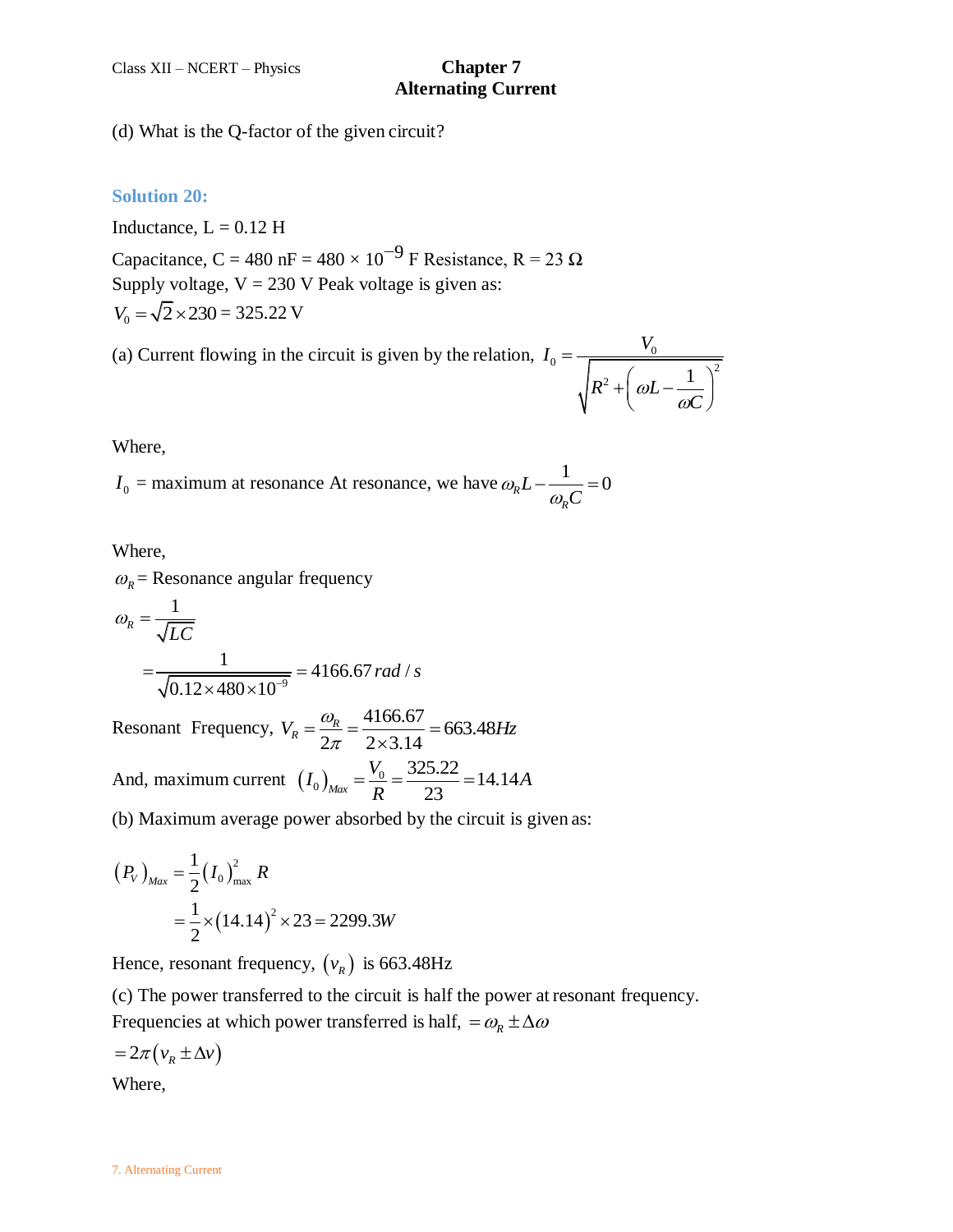$$
\Delta \omega = \frac{R}{2L}
$$
  
= 
$$
\frac{23}{2 \times 0.12} = 95.83 rad / s
$$

 $2 \times 0.12$ <br>Hence, change in frequency  $\Delta v = \frac{1}{2} \Delta \omega = \frac{95.83}{2} = 15.26$  $v = \frac{1}{2\pi} \Delta \omega = \frac{95.83}{2\pi} = 15.26 Hz$ Hence, change in frequency  $\Delta v = \frac{1}{2\pi} \Delta \omega = \frac{95.83}{2\pi} = 15.2$ <br> $v_R + \Delta v = 663.48 + 15.26 = 678.74$ *Hz* 

 $v_R + \Delta v = 663.48 + 15.26 = 678.74 Hz$ <br>and  $v_R - \Delta v = 663.48 - 15.26 = 648.22 Hz$ 

Hence, at  $648.22$  Hz and  $678.74$  Hz frequencies, the power transferred is half. At these frequencies, current amplitude can be given as:

$$
I' = \frac{1}{\sqrt{2}} \times (I_0)_{Max}
$$
  
=  $\frac{14.14}{\sqrt{2}} = 10A$ 

(d) Q-factor of the given circuit can be obtained using the relation,<br>  $Q = \frac{\omega_R L}{R} = \frac{4166.67 \times 0.12}{R} = 21.74$ 

$$
Q = \frac{\omega_R L}{R} = \frac{4166.67 \times 0.12}{23} = 21.74
$$

Hence, the Q-factor of the given circuit is 21.74.

#### **Question 21:**

Obtain the resonant frequency and Q-factor of a series LCR circuit with  $L =$ 3.0 H, C = 27  $\mu$ F, and R = 7.4  $\Omega$ . It is desired to improve the sharpness of the resonance of the circuit by reducing its 'full width at half maximum' by a factor of 2. Suggest a suitable way.

#### **Solution 21:**

Inductance,  $L = 3.0$  H

Capacitance, C = 27  $\mu$ F = 27 × 10<sup>-6</sup> F Resistance, R = 7.4  $\Omega$ 

At resonance, angular frequency of the source for the given LCR series circuit is given as:

$$
= \frac{23}{2 \times 0.12} = 95.83r
$$
  
Hence, change in frequency  
 $v_R + \Delta v = 663.48 + 15.26$   
and  $v_R - \Delta v = 663.48 -$   
Hence, at 648.22 Hz and  
At these frequencies, cut  

$$
I' = \frac{1}{\sqrt{2}} \times (I_0)_{Max}
$$

$$
= \frac{14.14}{\sqrt{2}} = 10A
$$
  
(d) Q-factor of the given  

$$
Q = \frac{\omega_R L}{R} = \frac{4166.67 \times 0.}{23}
$$
  
Hence, the Q-factor of the given  
3.0 H, C = 27 µF, and R  
circuit by reducing its 'f  
Solution 21:  
Inductance, L = 3.0 H  
Capacitance, C = 27 µF  
At resonance, angular fr  
 $\omega_r = \frac{1}{\sqrt{LC}}$ 
$$
= \frac{1}{\sqrt{3 \times 27 \times 10^{-6}}} = \frac{10^3}{9}
$$

$$
= 111.11 \text{ rad s}^{-1}
$$

$$
Q = \frac{\omega_r L}{R}
$$

$$
= \frac{111.11 \times 3}{7.4} = 45.044
$$

$$
= \frac{111.11 \times 3}{7.4} = 45.044
$$

$$
= \frac{111.11 \times 3}{7.4} = 45.044
$$

$$
\frac{R}{111.11 \times 3} = 45.0446
$$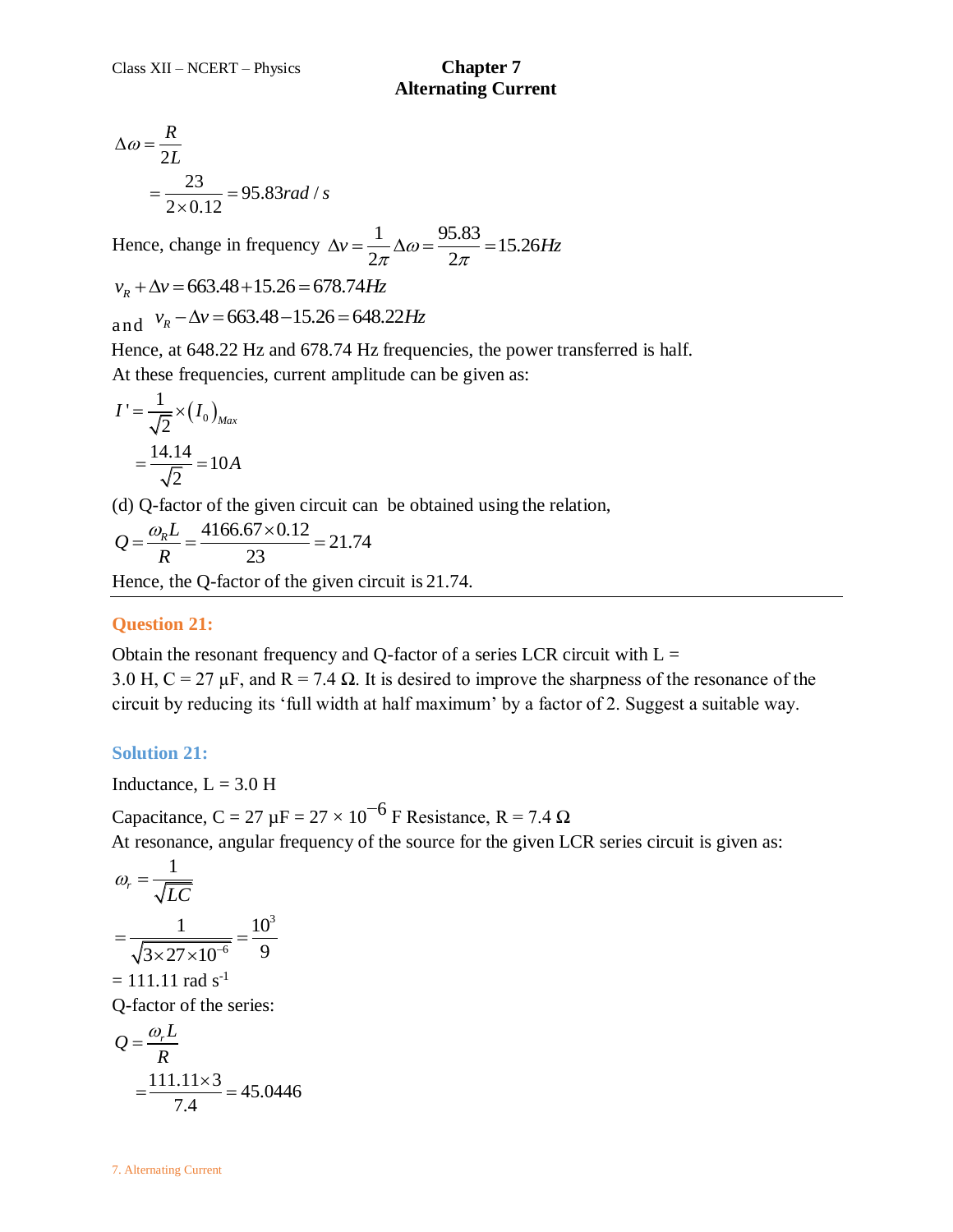To improve the sharpness of the resonance by reducing its 'full width at half maximum' by a factor of 2 without changing  $\omega_r$ , we need to reduce R to half i.e., Resistance =

$$
\frac{R}{2} = \frac{7.4}{2} = 3.7 \Omega
$$

# **Question 22:**

Answer the following questions:

(a) In any ac circuit, is the applied instantaneous voltage equal to the algebraic sum of the instantaneous voltages across the series elements of the circuit? Is the same true for rms voltage? (b) A capacitor is used in the primary circuit of an induction coil.

(c) An applied voltage signal consists of a superposition of a dc voltage and an ac voltage of high frequency. The circuit consists of an inductor and a capacitor in series.

Show that the dc signal will appear across C and the ac signal across L.

(d) A choke coil in series with a lamp is connected to a dc line. The lamp is seen to shine brightly. Insertion of an iron core in the choke causes no change in the lamp's brightness. Predict the corresponding observations if the connection is to an ac line.

(e) Why is choke coil needed in the use of fluorescent tubes with ac mains? Why can we not use an ordinary resistor instead of the choke coil?

### **Solution 22:**

(a) Yes, the statement is not true for rms voltage

It istrue that in any ac circuit, the applied voltage is equal to the average sum of the instantaneous voltages across the series elements of the circuit. However, this is not true for rms voltage because voltages across different elements may not be in phase.

(b) High induced voltage is used to charge the capacitor.

A capacitor is used in the primary circuit of an induction coil. This is because when the circuit is broken, a high induced voltage is used to charge the capacitor to avoid sparks.

(c) The dc signal will appear across capacitor C because for dc signals, the impedance of an inductor (L) is negligible while the impedance of a capacitor (C) is very high (almost infinite). Hence, a dc signal appears across C. For an ac signal of high frequency, the impedance of L is high and that of C is very low.

Hence, an ac signal of high frequency appears across L.

(d) If an iron core is inserted in the choke coil (which is in series with a lamp connected to the ac line), then the lamp will glow dimly. This is because the choke coil and the iron core increase the impedance of the circuit.

(e) A choke coil is needed in the use of fluorescent tubes with ac mains because it reduces the voltage across the tube without wasting much power. An ordinary resistor cannot be used instead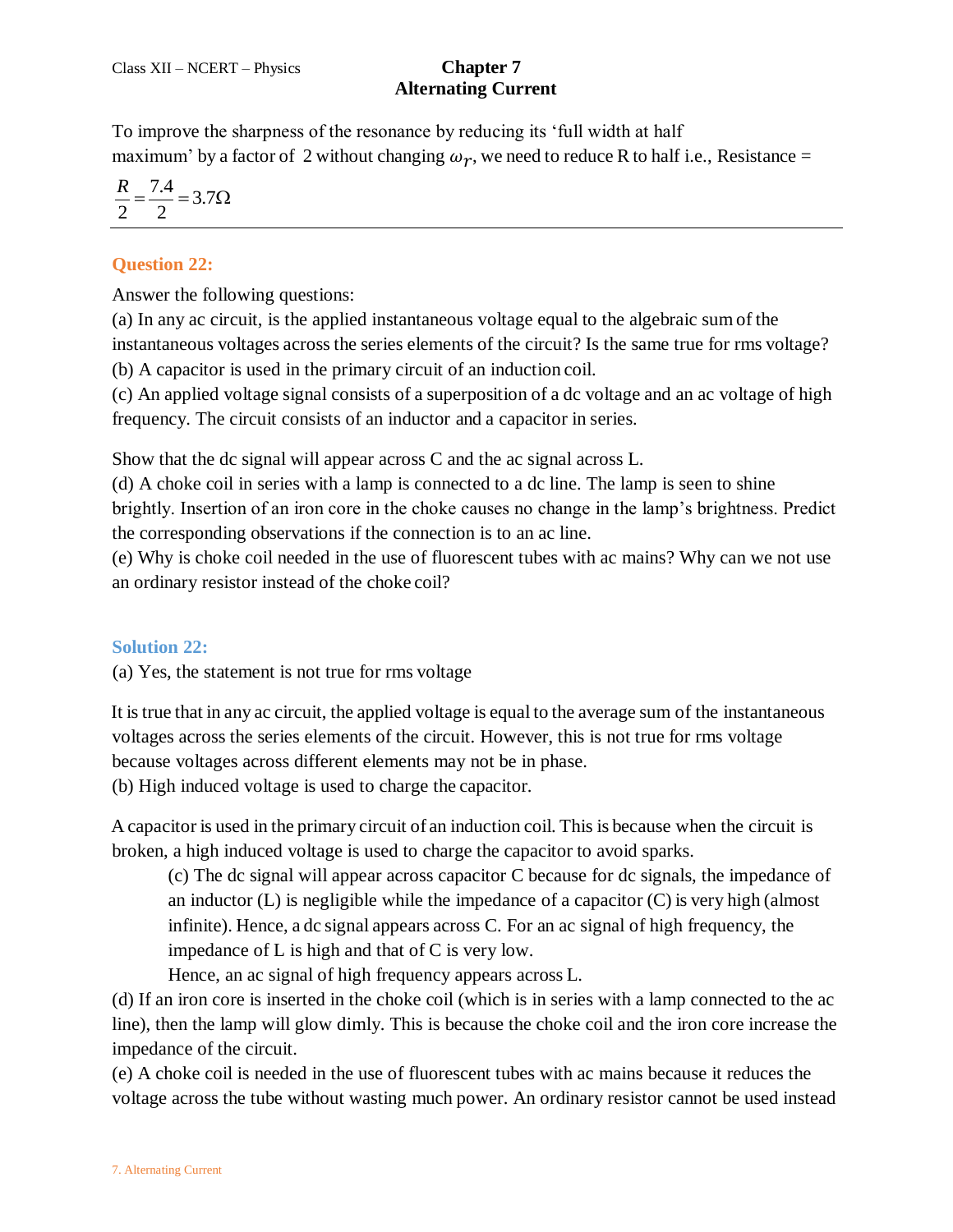of a choke coil for this purpose because it wastes power in the form of heat.

#### **Question 23:**

A power transmission line feeds input power at 2300 V to a step-down transformer with its primary windings having 4000 turns. What should be the number of turns in the secondary in order to get output power at 230 V?

#### **Solution 23:**

Input voltage,  $V_1 = 2300$ Number of turns in primary coil,  $n_1 = 4000$ Output voltage,  $V_2 = 230$  V Number of turns in secondary coil =  $n2$ Voltage is related to the number of turns as:  $\frac{v_1}{v_1} = \frac{n_1}{n_2}$ 2  $\mu_2$  $V_1$  *n*  $V_2$  *n*  $=$ 2 2300 4000 230 *n*  $=$  $\frac{4000 \times 230}{2200} = 400$ 2300  $n_2 = \frac{4000 \times 230}{2000} = 40$ Hence, there are 400 turns in the second winding.

### **Question 24:**

At a hydroelectric power plant, the water pressure head is at a height of 300 m and the water flow available is 100 m<sup>3</sup> s<sup>-1</sup>. If the turbine generator efficiency is 60%, estimate the electric power available from the plant (g =  $9.8 \text{ m s}^{-2}$ ).

### **Solution 24:**

Height of water pressure head,  $h = 300$  m Volume of water flow per second,  $V = 100 \text{ m}^3/\text{s}$ Efficiency of turbine generator,  $n = 60\% = 0.6$ Acceleration due to gravity,  $g = 9.8$  m/s<sup>2</sup> Density of water,  $\rho = 10^3$  kg/m<sup>3</sup> Electric power available from the plant =  $\eta \times h\rho gV$  $= 0.6 \times 300 \times 10^{3} \times 9.8 \times 100$  $= 176.4 \times 10^6$  W  $= 176.4$  MW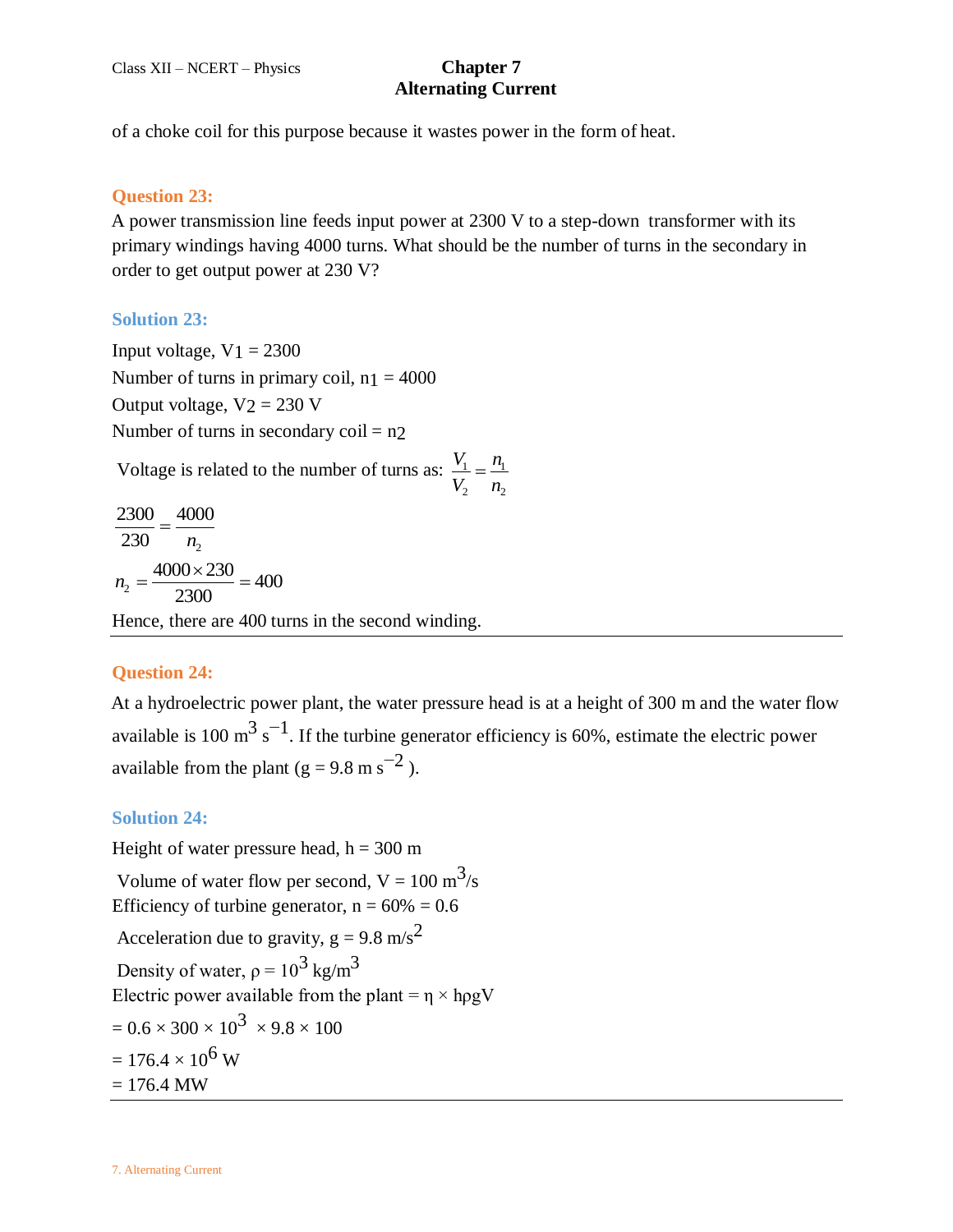# **Question 25:**

A small town with a demand of 800 kW of electric power at 220 V is situated 15 km away from an electric plant generating power at 440 V. The resistance of the two wire line carrying power is 0.5 Ω per km. The town gets power from the line through a 400-220 V step-down transformer at a sub-station in the town.

(a) Estimate the line power loss in the form of heat.

(b) How much power must the plant supply, assuming there is negligible power loss due to leakage?

(c) Characterise the step up transformer at the plant.

### **Solution 25:**

Total electric power required,  $P = 800 \text{ kW} = 800 \times 10^3 \text{ W}$ 

Supply voltage,  $V = 220$  V

Voltage at which electric plant is generating power,  $V = 440$  V

Distance between the town and power generating station,  $d = 15$  km

Resistance of the two wire lines carrying power =  $0.5 \Omega$ /km

Total resistance of the wires, R =  $(15 + 15)0.5 = 15 \Omega$ 

A step-down transformer of rating  $4000 - 220$  V is used in the sub-station. Input voltage,  $V_1 = 4000 V$ 

Output voltage,  $V_2 = 220$  V

rms current in the wire lines is given as:

$$
I = \frac{P}{V_1}
$$
  
=  $\frac{800 \times 10^3}{4000} = 200A$ 

(a) Line power loss =  $I^2R$ 

 $=(200)^2 \times 15$  $= 600 \times 10^3$  W  $= 600 \text{ kW}$ 

(b) Assuming that the power loss is negligible due to the leakage of the current:

Total power supplied by the plant =  $800 \text{ kW} + 600 \text{ kW} = 1400 \text{ kW}$ 

(c) Voltage drop in the power line =  $IR = 200 \times 15 = 3000$  V Hence, total voltage transmitted from the plant =  $3000 + 4000$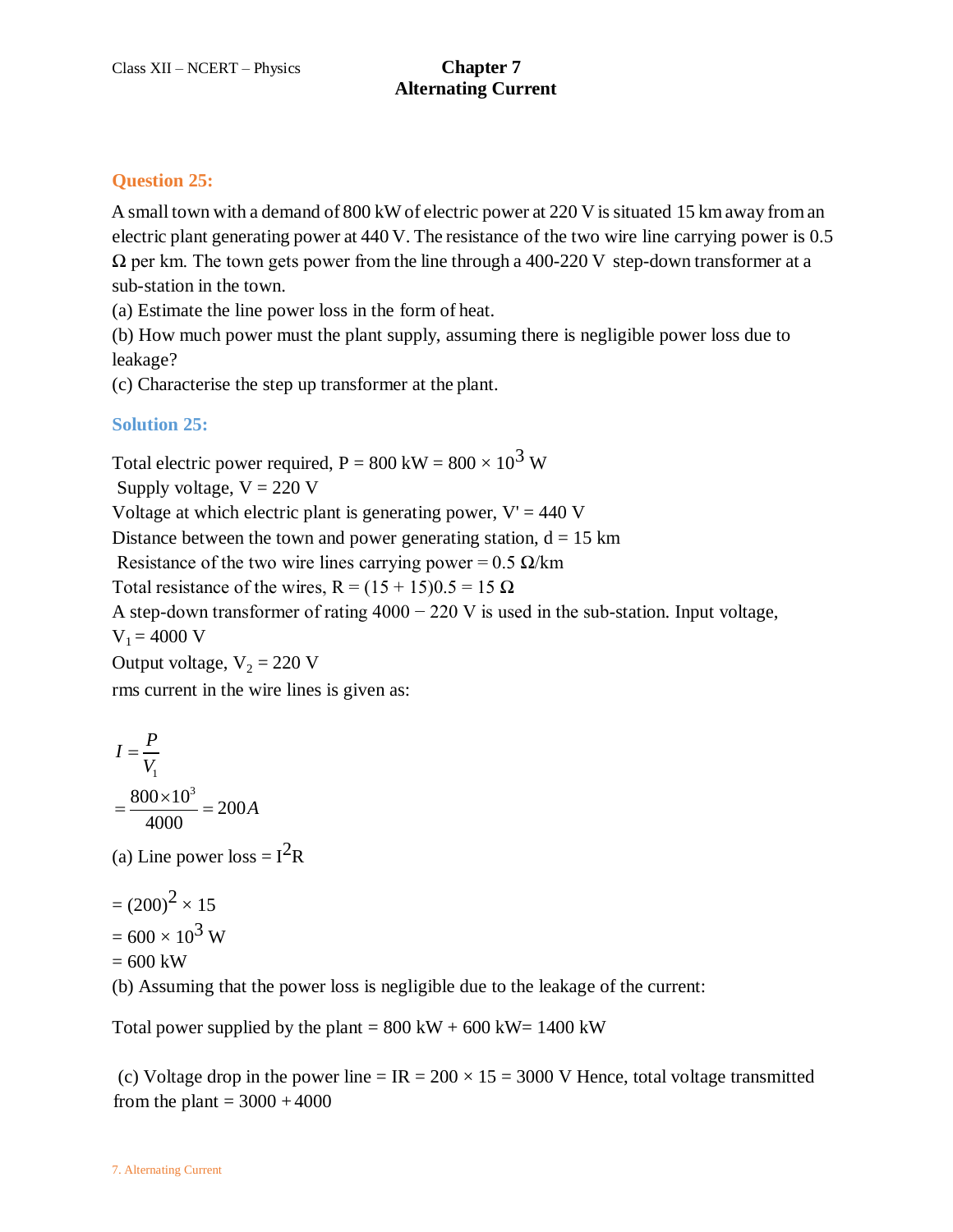$= 7000 V$ 

Also, the power generated is 440 V.

Hence, the rating of the step-up transformer situated at the power plant is 440 V – 7000 V.

### **Question 26:**

Do the same exercise as above with the replacement of the earlier transformer by a 40,000-220 V step-down transformer (Neglect, as before, leakage lossesthough this may not be a good assumption any longer because of the very high voltage transmission involved). Hence, explain why high voltage transmission is preferred?

### **Solution 26:**

The rating of a step-down transformer is 40000 V−220 V. Input voltage,  $V_1 = 40000 V$ Output voltage,  $V_2 = 220$  V Total electric power required,  $P = 800 \text{ kW} = 800 \times 10^3 \text{ W}$ Source potential,  $V = 220$  V Voltage at which the electric plant generates power,  $V' = 440$  V Distance between the town and power generating station,  $d = 15$  km Resistance of the two wire lines carrying power =  $0.5 \Omega$ /km Total resistance of the wire lines,  $R = (15 + 15)0.5 = 15 \Omega$  $P = V_1I$ 

Rms current in the wire line is given as:

1  $\frac{800 \times 10^3}{10000} = 20$ 40000  $I=\frac{P}{I}$ *V*  $=\frac{800\times10^3}{40000}$  = 20A  $=$ (a) Line power loss =  $I^2 R$  $= (20)2 \times 15$  $= 6$  kW

(b) Assuming that the power loss is negligible due to the leakage of current.

Hence, power supplied by the plant =  $800 \text{ kW} + 6 \text{kW} = 806 \text{ kW}$ 

(a) Voltage drop in the power line =  $IR = 20 \times 15 = 300$  V

(b) Hence, voltage that is transmitted by the power plant

 $= 300 + 40000 = 40300$  V

The power is being generated in the plant at 440 V. Hence, the rating of the step-up transformer